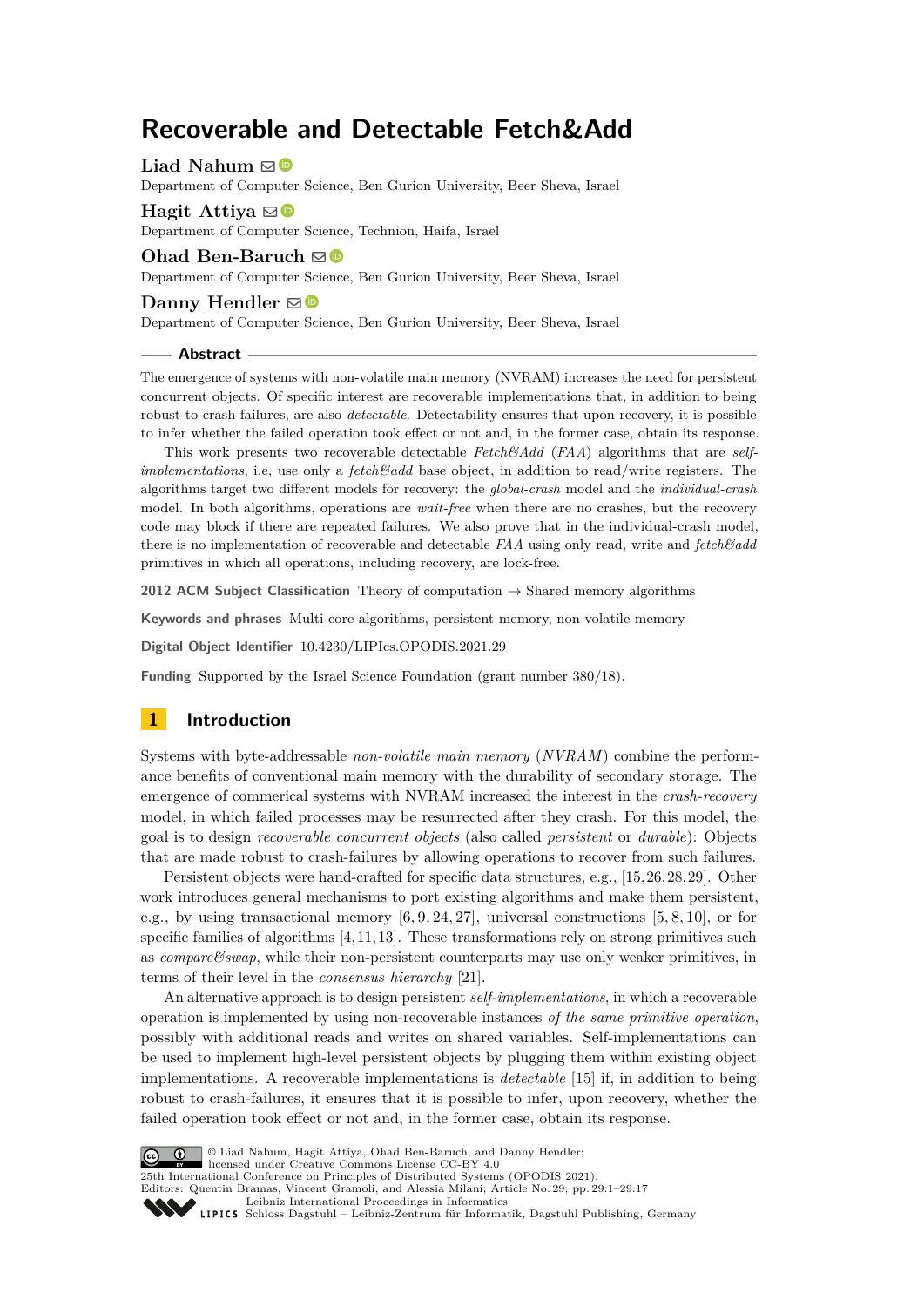## **29:2 Recoverable and Detectable Fetch&Add**

For example, a detectable *compare&swap* (CAS) was used in a CAS-based generic transformation that makes algorithms recoverable [\[4\]](#page-14-6). Detectable self-implementations were presented in prior works for read, write, *test&set*, and CAS objects [\[2,](#page-14-9) [4\]](#page-14-6). An important primitive, which is useful in several data structures, is *fetch&add*, whose consensus number is two, i.e., it allows exactly two processes to solve consensus [\[21\]](#page-15-5).

**Our Contributions.** This paper presents two detectable self-implementations of *Fetch&Add* (*FAA*). The first algorithm is for the *global-crash* model, where the whole system crashes and a single process is responsible for the recovery of all failed operations. The second algorithm is for the *individual-crash* model, where some processes may crash while others might not, and each process is responsible for restoring its own state in a consistent manner. However, recovering processes may have to wait for other processes to make progress with their operations or with their recovery code, and may never complete if such progress does not occur. We also prove that in the individual-crash model, there is no lock-free implementation of recoverable FAA objects from read, write and *fetch&add* primitives. In other words, for every detectable self-implementation of an FAA object in this model, either the *FAA* operation or the recovery code is not lock-free.

Our implementations satisfy *nesting-safe recoverable linearizability* (*NRL*) [\[2\]](#page-14-9). NRL was originally defined for the individual-crash model, and we extend it to the global-crash model. NRL implies that, following recovery, an implemented (higher-level) recoverable operation is able to complete its invocation of a base-object operation and obtain its response.

**Related Work.** The notion of detectability was presented in [\[14,](#page-14-10) [15\]](#page-14-0). A strict version of detectability, named *nesting-safe recoverable linearizability* (*NRL*), was formally defined by [\[2\]](#page-14-9). It requires that each process complete its operation and obtain its response before invoking another operation even when it incurs crash-failures. There are NRL self-implementations of recoverable *read*, *write*, *test&set* and *compare&swap* [\[2\]](#page-14-9). In a sense, FAA is a more complex object since, in most cases, an FAA operation has a unique place in history where it must be linearized, and its response is also unique based on this linearization point. Unlike FAA, in *compare&swap* and *test&set* we have more freedom in choosing where to linearize operations. For example, we can linearize a *test&set* operation that returns 1 at any point after the first operation in the linearization order. Tracking this unique linearization point of every crashed FAA operation and restoring the response based on it is the core challenge of our self-implementations. It is known that there is no wait-free self-implementation of a detectable *test&set* object [\[2\]](#page-14-9). Both this proof and our impossibility proof for FAA employ valency arguments that rely on the loss of response values incurred by processes following crash-failures.

Golab [\[16\]](#page-14-11) defined *recoverable consensus* and revised the consensus hierarchy in the presence of crash-recovery failures, for both the individual-crash model and the global-crash model. (Recall that the *wait-free consensus hierarchy* [\[21\]](#page-15-5) ranks shared objects according to the maximum number of processes that can use them to solve consensus; *fetch&add* and *test&set* are at level 2 of the hierarchy.) Golab showed that *test&set* drops to level 1 for the individual-crash model, if the number of crashes is unbounded. Our impossibility result can be adapted to prove an analogous result for *fetch&add*.

Other correctness conditions were suggested for shared objects that tolerate crash-recovery failures. *Strict linearizability* [\[1\]](#page-14-12) treats the crash of a process as a response, either successful or unsuccessful, to the interrupted operation. *Persistent atomicity* [\[20\]](#page-15-6) is similar to strict linearizability, but allows an operation interrupted by a failure to take effect before the next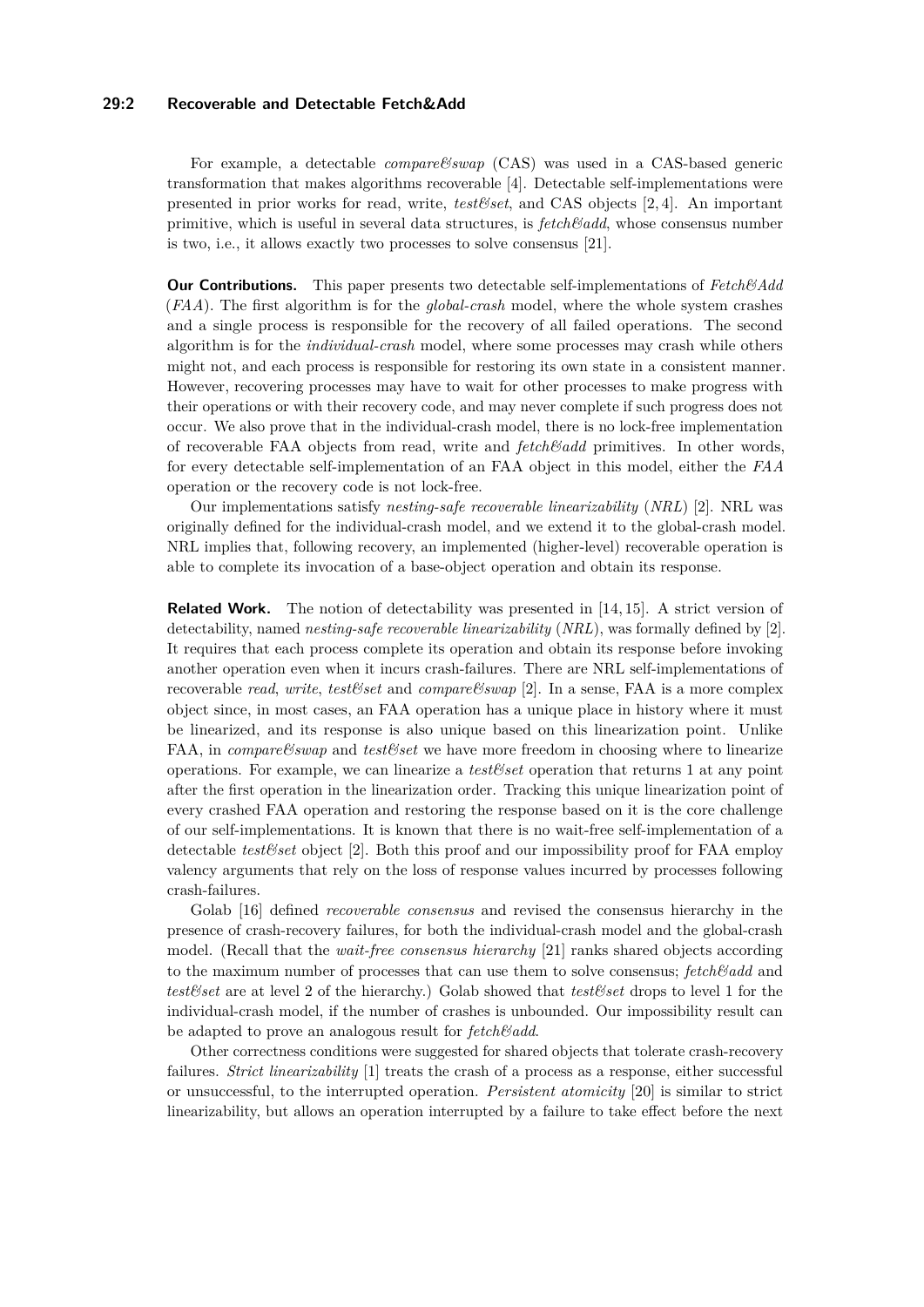invocation of the same process, possibly after the failure. Both conditions ensure that the state of an object is consistent after a crash. *Recoverable linearizability* [\[5\]](#page-14-3) ensures object implementations can be composed, but may compromise program order following a crash. They also present a universal construction using *compare&swap* in the individual-crash model.

In the *recoverable mutual exclusion* problem (RME) [\[18\]](#page-15-7), processes may undergo individual crashes during the execution of a mutual exclusion protocol. This paper also presents an RME algorithm using only reads and writes whose *remote memory references* (RMRs) complexity is logarithmic in the number of processes, *n*. There is an RME algorithm for the cache-coherent (CC) model [\[17\]](#page-14-13), using *fetch&store* and *compare&swap*, which incurs  $O(\frac{\log N}{\log \log N})$  RMRs. An RME algorithm with the same asymptotic RMR complexity was proposed for the distributed shared memory (DSM) and CC models [\[25\]](#page-15-8); it uses *fetch&store*. There is also an RME algorithm using only *compare&swap* and *fetch&increment*, with constant amortized RMR complexity [\[7\]](#page-14-14). In the global crash model, RME can be solved in a constant number of RMRs [\[19\]](#page-15-9).

# **2 Model of Computation**

We consider a system with *N* processes,  $p_0, \ldots, p_{N-1}$ , which communicate by applying atomic *primitive* operations (also called *primitives*) to *shared* base objects; the primitives applied are read, write and *fetch&add*. All shared base objects are non-volatile. The *state* of each process comprises its program counter and local variables; all local variables are volatile.[1](#page-2-0) A *configuration* consists of the states of all processes and the values of all shared base objects. Two configurations  $C_1$  and  $C_2$  are *indistinguishable* to a set of processes  $P$ , denoted  $C_1 \stackrel{P}{\sim} C_2$ , if every process in  $P$  has the same state in  $C_1$  and  $C_2$ , and all shared objects hold the same values in  $C_1$  and  $C_2$ . The state of the system changes when processes take *steps*, each of which is a local computation followed by an atomic operation on one shared object (*ordinary* step), a *crash* step, or a *recovery* step.

Base objects and primitives are used to implement more complex objects, by specifying an algorithm for each operation of the implemented object using primitives on base objects. In this work, we implement a recoverable *Fetch&Add* (*FAA*) object that is detectable. The *sequential specification* of  $fetch\mathscr{B}add$  contains all sequences of  $FAA(v)$  operations in which each operation returns the sum of the arguments of all preceding *FAA* operations. We refer to the recoverable detectable operation that is implemented as *Fetch&Add*, while *fetch&add* is the primitive operation supported by the system, which can be applied to non-volatile variables.

An *execution*  $\alpha$  is an alternating sequence of configurations and steps that follow the algorithm. An execution  $\alpha$  is *crash-free* if it contains no crash steps, and hence, also no recovery steps. If a step *s* is possible in a configuration *C* at the end of a finite execution *α*, then the sequence obtained by appending *s* to  $\alpha$  is also an execution, denoted  $\alpha \circ s$ , whose final configuration is denoted  $C \circ s$ . Let  $\alpha$  be an execution ending in configuration  $C$  and let *p* be a process. If *p*'s last step in  $\alpha$  is a crash step, then the only step by *p* that is possible in *C* is a recovery step.

<span id="page-2-0"></span><sup>1</sup> We assume the simple mode of *shared caches*, where updates to the persistent shared base objects are immediate. There are standard ways to port algorithm from this model to more realistic models capturing existing architectures [\[23\]](#page-15-10).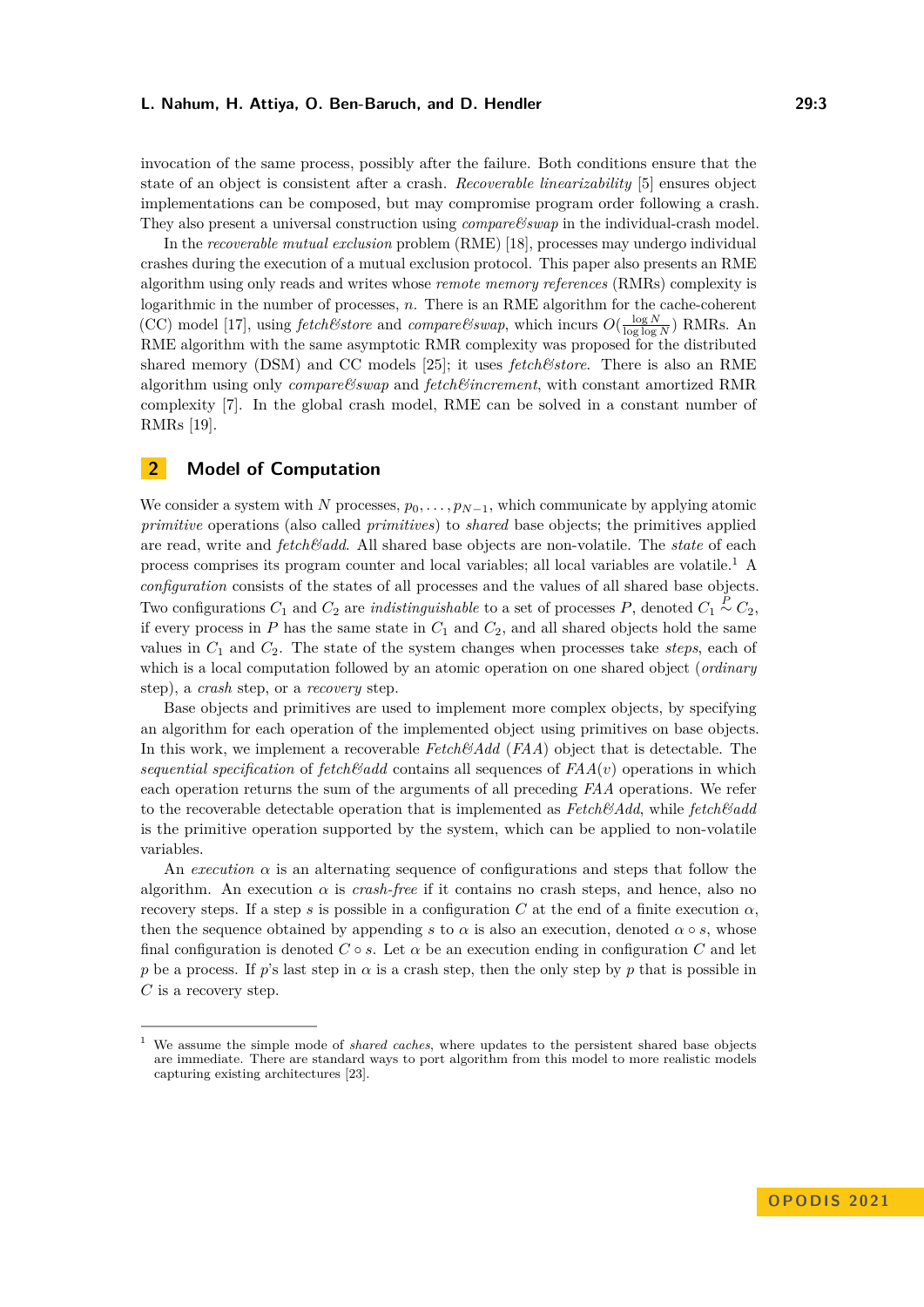## **29:4 Recoverable and Detectable Fetch&Add**

Process *i* invokes an operation *Op* on an object with an *invocation step*, and it *completes* with a *response step*, in which  $Op$ 's response is stored to a local (volatile) variable of process *i*. The return value is lost if process *i* crashes, unless process *i* writes it to a non-volatile variable before the crash, thereby *persisting* it. An operation *Op* is *pending* if it is invoked but not yet completed; each process has at most one operation pending.

We consider two models of recovery from crashes. In the *individual crash* model, at any point during an execution, each process can incur a crash that resets all its local variables to arbitrary values, but preserves the values of shared non-volatile variables. Recovery is done by the same crashed process, so each *recoverable operation*, *Op*, is associated with a *recovery function*, *Op.RECOVER*. In the *global crash* model, at any point during the execution, a global crash can occur that resets all local variables of all processes, but preserves the values of shared non-volatile variables. The recovery is done by a single process that is responsible for recovering all processes. In this case, we have a global *RECOVER* function; once *RECOVER* completes, processes can resume their execution.

One component of the processes' state is  $Seq[N]$ . For each process *i*,  $Seq[i]$  holds the sequence number of its current *FAA* operation. Before an *FAA* operation is invoked,  $Seq[i]$  is incremented by 1 by the process (or the system), externally to the operation itself. This is essential in our model for determining, upon recovery, the progress made by *FAA* operations before the crash. It has been proved [\[3\]](#page-14-15) that detectable algorithms must keep auxiliary state, provided from outside the operation, either by the system or by the caller of the operation via arguments or a non-volatile variable accessible by them. This auxiliary state is used to infer where the failure occurred.

We say that an operation  $op_1$  *precedes* another operation  $op_2$  *in the real-time order* of an execution  $\alpha$ , if  $op_1$  completes before  $op_2$  is invoked. Informally, a crash-free execution  $\alpha$  is *linearizable* [\[22\]](#page-15-11) if we can order all completed operations, as well as a subset of the pending operations, in a way that preserves the real-time order of the operations, and the return values respect the sequential specification of the *Fetch&Add* object.

An execution  $\alpha$  satisfies *nesting-safe recoverable linearizability* (NRL) if the execution obtained by removing all crash and recovery steps from  $\alpha$  is linearizable. NRL implies *detectability* [\[15\]](#page-14-0), namely, a recovering operation has an appropriate response.

In our algorithms, the operations are *wait-free*, i.e., the execution of an operation by a process that does not incur a crash (global or individual) is guaranteed to complete in a finite number of its steps, regardless of the steps or crashes of other processes. An algorithm is *lock-free* if, whenever a set of processes take a sufficient number of steps and none of them crashes, then it is guaranteed that one of them will complete its operation.

# **3 FAA Implementation in the Global-Crash Model**

Our algorithm implements a recoverable detectable  $FAA$  operation sing a  $fetch\mathscr{C}add$  base object of unbounded size. An *FAA* operation receives, as its single argument, a value *val* that should be added to the global unbounded counter. *FAA* atomically adds *val* and returns the previous value of the counter.

The challenge in implementing a recoverable and detectable *FAA* operation is that some return values may be lost upon a crash, if they were not persisted. Such operations may have already affected the global counter, i.e., the return values of other operations. Upon recovery, it is necessary to figure out the return values of incomplete operations so that all operations (completed and pending) can be linearized. For example, in Figure [1,](#page-4-0) all operations, including pending ones, must be linearized after the system recovers from the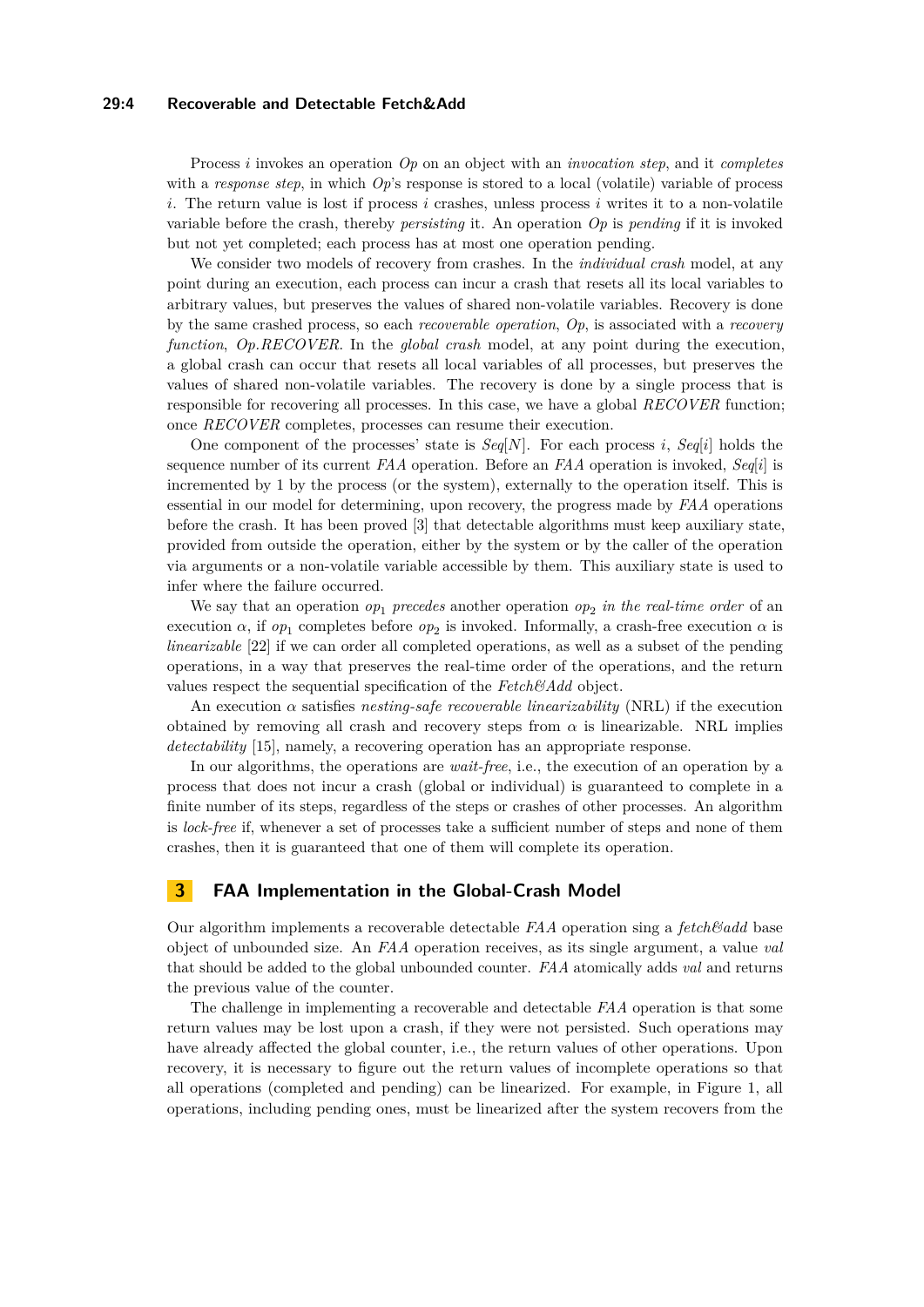<span id="page-4-0"></span>

**Figure 1** Challenges in detectable FAA implementation. We use the notation  $op = FAA(V_1): V_2$ to denote an  $FAA$  invocation with argument  $V_1$  that returns  $V_2$  as its response. An empty  $V_2$  means that *op* is pending when the crash occurs.

crash. This is because all of them succeeded in adding their argument to the counter, and thus, have impacted other operations. Note that  $p_0$ 's pending operation must be linearized right before the first operation of  $p_1$  that is affected by it. On the other hand, we can choose where to linearize the pending operations of  $p_2$  and  $p_3$ , as long as they are linearized before the operation of  $p_4$ , which is affected by both. We track and identify this information using a combination of sequence numbers and vector timestamps, as explained next.

Each *FAA* operation by a process has a strictly increasing sequence number; thus, it is uniquely identified by the pair ⟨process id, sequence number⟩. Linearizing *FAA* operations is facilitated with a global unbounded *fetch&add* base object. This object holds a *vector timestamp* with the sequence numbers of the last *FAA* operation of each process. Each *FAA* operation updates this object, and obtains a timestamp that precisely tracks the *FAA* operations affecting it. This tracking allows to ensure consistency with completed operations whose arguments were already added to the implemented counter. Since sequence numbers are unbounded, the *fetch&add* base object is unbounded as well.

The algorithm also uses two arrays: the first holds details of each *FAA* operation and the other helps to persist the operation and ensure consistency during recovery.

An *FAA* operation has three stages: it is first announced in the first array; then, its sequence number is updated at the *fetch&add* base object; finally, its vector timestamp, which can be used to compute its return value, is persisted in the second array.

Recovery is done by a single process, which is responsible for determining the return values of all operations that were pending when the crash occurred, depending on which stage they were at. If the operation did not modify the base *fetch&add* object, its return value indicates that it should be re-executed. If the operation wrote to the second array, it has been persisted and its return value is known. The main challenge is to determine the return value of an operation that modified the base *fetch&add* object but did not persist its return value in the second array. To handle these operations, the recovery process first orders the persisted operations, and then finds a place to insert each of these operations, so that its return value is consistent with the return values of the persisted operations.

## <span id="page-4-1"></span>**3.1 Shared Data Structures**

The algorithm maintains a global array *Seq*[*N*] holding the sequence numbers of the current FAA operation of each process, all initially zero.

The *Res*[*N*] array is used only in case of a crash, and it holds return values for all processes after the recovery ends; ⊥ indicates that the FAA operation did not take effect and should be re-executed. All components in  $Res[N]$  are initially  $\perp$ .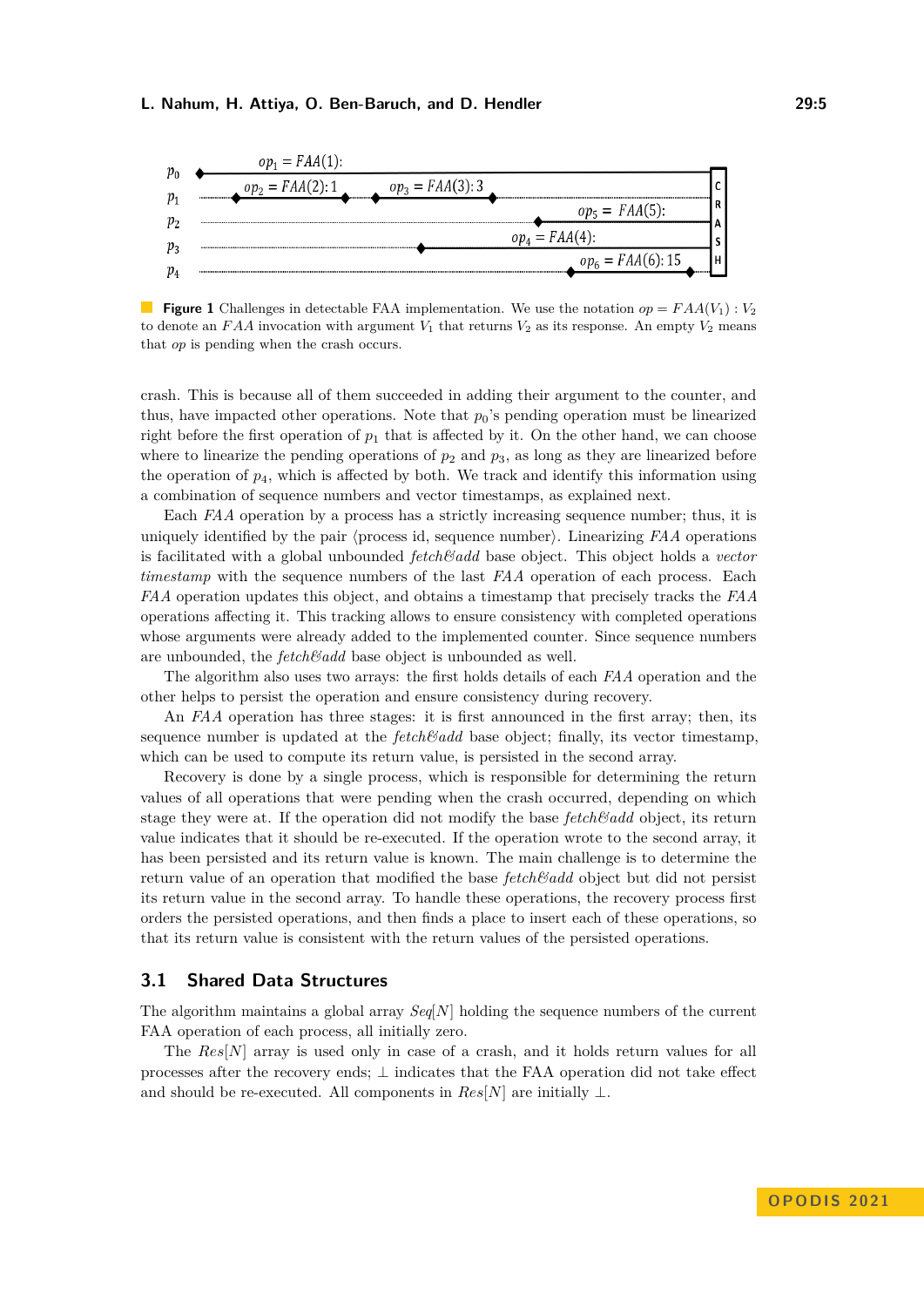<span id="page-5-0"></span>

| $\cdots$ | $N-1$ | <b>AT</b> | $\cdots$ | $2N-1$ | $\cdots$ | kN |   | $(k + 1)N - 1$ | $\cdots$ |
|----------|-------|-----------|----------|--------|----------|----|---|----------------|----------|
|          |       |           | $\bf{0}$ |        | 0        |    | 0 | 0              |          |

**Figure 2** The organization of W: Process 0's assigned bits, 0 and N, store  $11_{(2)}$ , while process  $N-1$ 's assigned bits,  $N-1$  and  $2N-1$ , store  $10_{(2)}$ .

The *TotalContrib*[ $N$ ][∞] array stores the intermediate sums of contributions of each process. *TotalContrib*[ $i$ ][ $k$ ] holds the sum of the additions of all FAA operations executed by process *i* until and including the *k*-th operation. All components in *TotalContrib*[*i*] are initially zero.

<span id="page-5-2"></span>▶ **Definition 1.** *A* vector timestamp *(*VTS*) holds N sequence numbers, one for each process.*  $VTS_1 \prec VTS_2$  *if*  $VTS_2$  *is larger than or equal to*  $VTS_1$  *in each component and*  $VTS_1 \neq VTS_2$ *VTS*<sub>2</sub>*. Two VTSs are* comparable *if one of them is larger than the other, in the*  $\prec$  *order.* 

Each FAA *op* by process *i* has an associated  $VTS_{op}$ , indicating the sequence numbers of the FAA operations that precede it:  $VTS_{op}[j]$  is the sequence number of the last FAA operation by process *j* that precedes *op*.

An  $OpVTS[N][\infty]$  array stores the persistence information of operations of each process.  $OpVTS[i][k]$  holds the VTS associated with process *i*'s *k*-th FAA operation; all components in  $OpVTS[i]$  are initially ⊥.

These data structures are accessed only with read and write primitives: process *i* reads and writes only the *i*-th component of each of them, while the recovery process reads and writes all the components.

**The base fetch&add object.** The algorithm uses an unbounded-size register *W* that is accessed by all processes with  $fetchEadd$  primitives. W holds for each process  $i$  the sequence number of the last FAA operation process *i* executed. *W*'s value is numeric and is changed with *fetch&add*. Since the sequence numbers stored in *W* are unbounded, they are stored and manipulated as follows (see Figure [2\)](#page-5-0):

The sequence number of process *i* is stored in bits  $k * N + i$ ,  $k \in [0, \infty)$ . To increment its sequence number in  $W$ , process  $i$  has to add a value that will set and clear corresponding bits, considering the previous stored value, so the new value is stored correctly in *i*'s bits. For example, assume process 0's bits store  $101_{(2)}$ , i.e, bits 0 and 2*N* are set. After the increment, process 0's bits should store  $110_{(2)}$  so bit*N* should be set and bit 2*N* should be cleared, which is done by applying *fetch&add* with argument  $2^N - 2^{2N}$  $2^N - 2^{2N}$ .<sup>2</sup>.

Process *i* uses two functions to manipulate *W*:

- **ReadVTS:** applies  $W$ .faa(0) in order to read W's content and returns a VTS of the N sequence numbers stored in it.
- **IncrementSeqAndGetVTS:** increments process *i*'s sequence number stored in *W* using a single primitive atomic *fetch&add*. The function returns a *V T S* out of the previous value of *W* returned by the *fetch&add*.

<span id="page-5-1"></span><sup>2</sup> Although the number of bits assigned in *W* to each process is unbounded, the number of bits that are actually used by process *i* can be determined according to the value of *Seq*[i]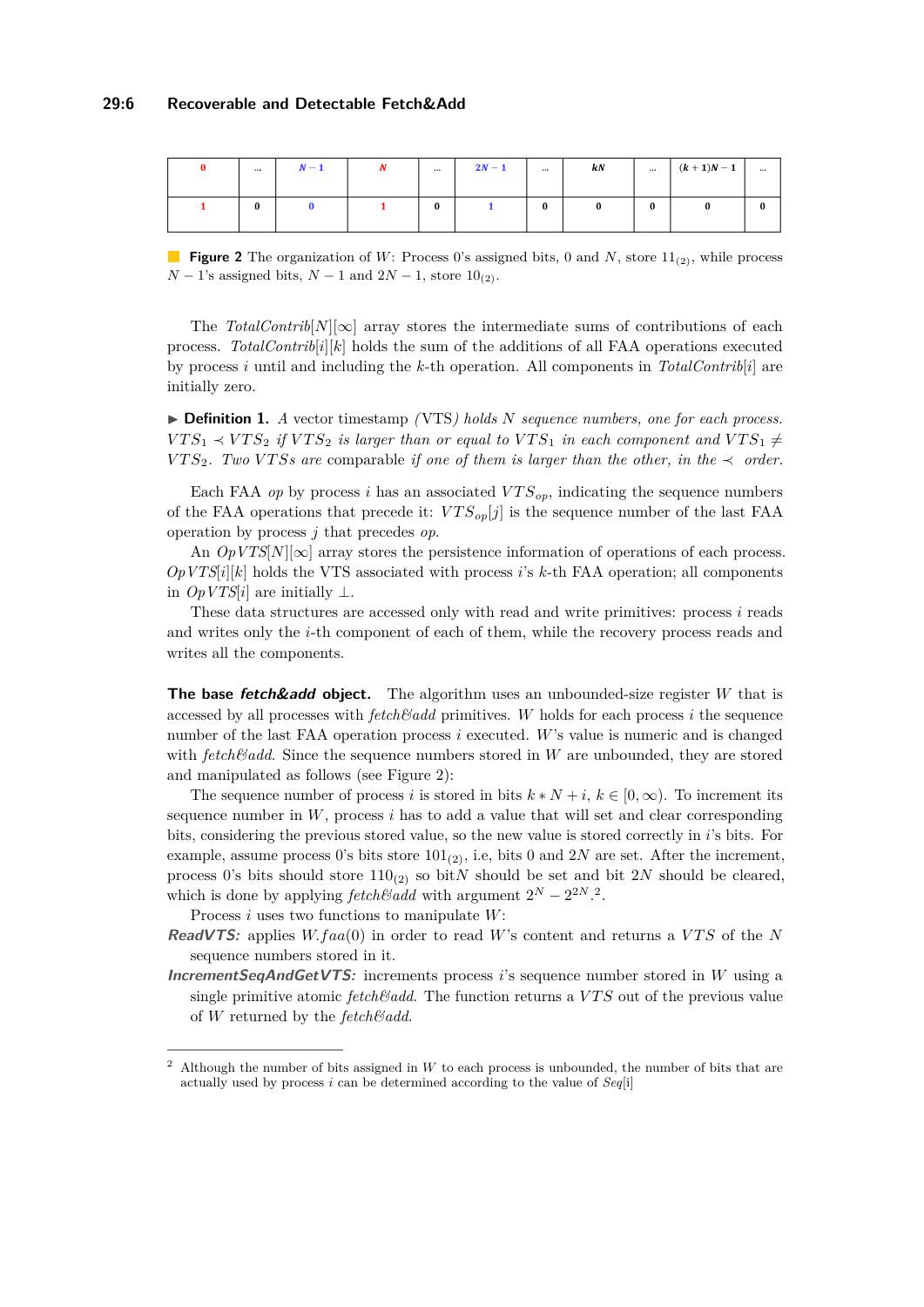## **3.2 Code Description**

The pseudo code appears in Algorithm [1.](#page-7-0) Recall that *Seq*[*i*] is incremented by 1, before the FAA operation is invoked. Process *i* starts an FAA operation by reading its prior total contribution, until the previous operation (Line [2\)](#page-7-0). In Line [3,](#page-7-0) it declares the new operation by storing the new total contribution in *TotalContrib*[*i*][*Seq*[*i*]]; this value is the sum of *prevTotalContrib* and *val*, the argument of the current FAA operation by process *i*. In Line [4,](#page-7-0) process *i*'s sequence number stored in *W* is incremented using *IncrementSeqAndGetVTS*, which returns a vector, *VTS*, of *N* sequence numbers. These sequence numbers indicate, for each process, the last FAA operation prior to process *i*'s operation  $\langle i, Seq[i] \rangle$ . Line [5](#page-7-0) stores *V T S* in *OpVTS*[*i*][*Seq*[*i*]], thereby persisting the operation. Finally, the FAA operation returns *ComputeVal*(*V T S*). As shown in Algorithm [1,](#page-7-0) *ComputeVal* with argument *V T S* sums *TotalContrib*[ $p$ ][ $VTS[p]$ ], for all processes  $p$ , i.e.,  $p$ 's total contribution until and including the operation whose sequence number is stored in  $VTS[p]$ .

▶ **Definition 2.** An operation is invisible *if it did not perform the fetch & add primitive in Line [4.](#page-7-0) An invisible operation does not update its sequence number in W and does not affect other processes. An operation is* effective *if it performed the fetch&add primitive in Line* [4](#page-7-0)*, and updated its sequence number in W. An effective operation is* persisted *if it performed Line [5,](#page-7-0) so its* VTS *is persisted and its return value can be calculated based on it.*

Incrementing *Seq*[*i*] before an FAA operation is invoked allows to distinguish, during recovery, between an invisible operation that was just invoked and a prior persisted operation.

The *RECOVER* function is executed by a single process. In Line [10,](#page-7-0) it collects all persisted operations in *persistedOps*. These are the operations whose *V T S*s appear in *OpVTS*. Then, it creates an order, *L*0, of *persistedOps* according to the order of their VTSs (Line [11\)](#page-7-0). Note that the VTSs of persisted operations are comparable. The main loop (Line [13\)](#page-7-0) recovers the last operation of each process *p*, depending on its type; The sequence number of the operation,  $seq_p$ , is read from *W*, using  $ReadVTS(W)[p]$  (Line [14\)](#page-7-0). If  $seq_p$  is smaller than  $Seq[p]$  (Line [15\)](#page-7-0), then process p did not execute the *fetch & add* in Line [4](#page-7-0) before the crash. Thus,  $op_p = \langle p, Seq[p] \rangle$  is invisible and should be re-executed. Otherwise (Line [17\)](#page-7-0), if *VTS* is in  $OpVTS[p][seq_p]$ , then process *p* executed Line [5](#page-7-0) and persisted its operation by storing the corresponding *VTS* in  $OpVTS[p][seq_p]$ . In this case, *ComputeVal* is applied to the corresponding *V T S* in order to compute the return value. We note that processes that did not invoke any FAA operation before the crash, with  $Seq[p] == 0$ , are skipped. The remaining case is when the operation is effective but non-persisted. In this case, *RECOVER* extends the order created in the previous iteration of the loop (initially,  $L_0$ ) by inserting the operation into it. This is done with *InsertOperationIntoOrder*, explained next.

The function *InsertOperationIntoOrder* gets an operation  $op_p = \langle p, seq_p \rangle$  to insert,  $L_0$ , the ordering of persisted operations,and *Lk*−1, the ordering after the previous effective non-persisted operation was inserted. The function finds the *barrier* of *opp*, which is the smallest operation in  $L_0$  that follows  $op_p$ , i.e., with  $VTS_{barrier}[p] = seq_p$ . The function creates  $L_k$  by placing  $op_p$  as the immediate predecessor of its barrier; if no such barrier operation exists, then  $op_p$  is placed at the end of  $L_{k-1}$  to create  $L_k$ . This ensures consistency with the persisted operations.

In Lines [25-30,](#page-7-0) the function derives the *VTS* corresponding to  $op<sub>p</sub>$  from its immediate predecessor in  $L_k$ . If there is no immediate predecessor, then  $op_p$  is the first operation that applied *fetch&add* to *W*, and  $VTS_p$  is defined as all zeros (Line [26\)](#page-7-0). Otherwise, let  $op_t = \langle t, seq_t \rangle$  be the immediate predecessor. The function sets  $VTS_p$  to be  $op_t$ 's corresponding vector time stamp, *OpVTS*[*t*][*seqt*], except that its *t*-th component is set to  $seq_t$ , indicating that  $op_p$  is the immediate successor of  $op_t$ . In Line [30,](#page-7-0) the function persists  $VTS_p$  in  $Op VTS[p][seq_p]$ , to safeguard against future crashes, and returns  $L_k$ .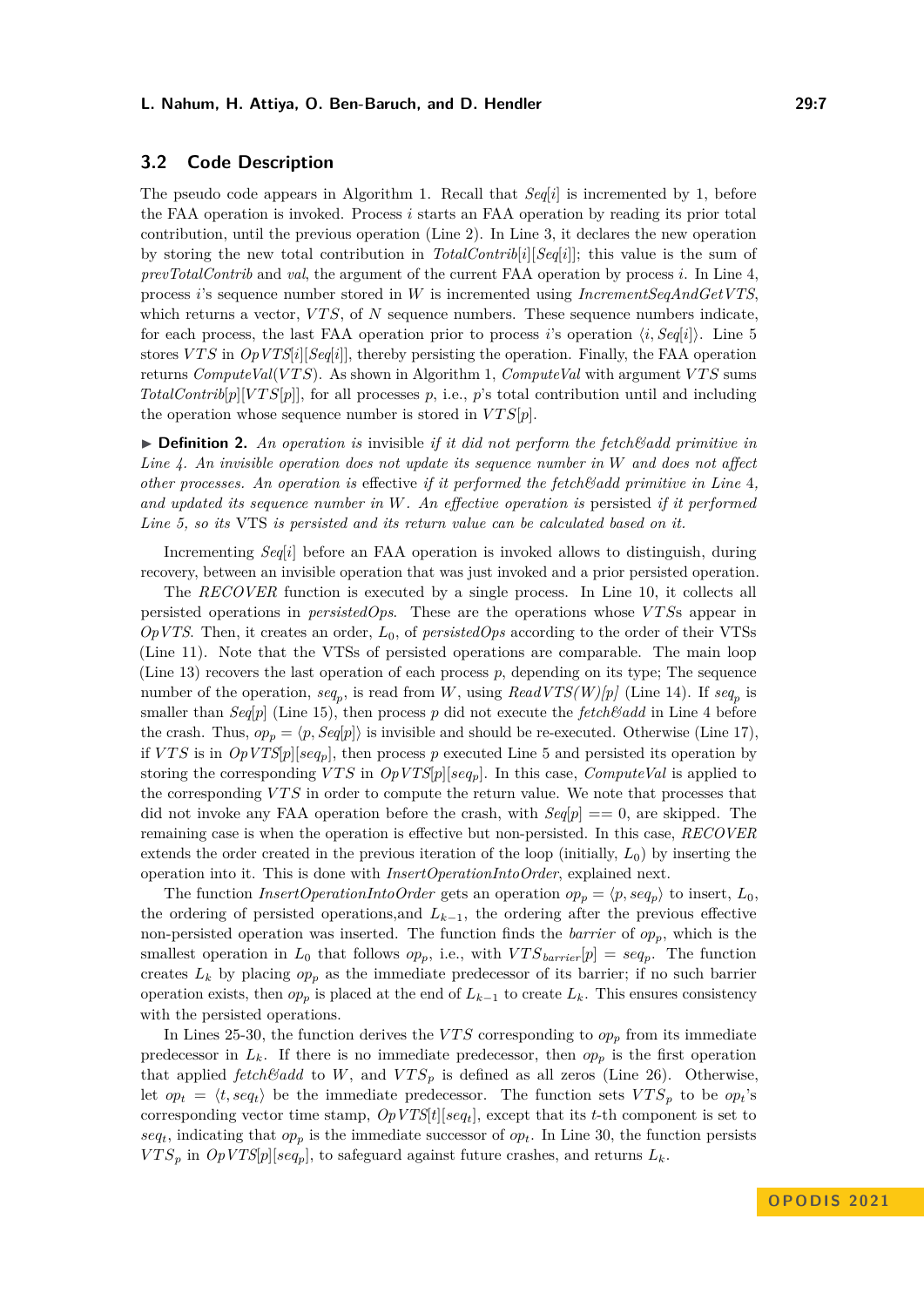## <span id="page-7-0"></span>**Algorithm 1** Recoverable detectable FAA, for the global-crash model.

```
1: procedure FAA(val) ▷ executed by process i
 2: prevTotalContrib \leftarrow TotalContrib[i]/Seq[i]-1]3: TotalContrib[i][Seq[i]] ← prevTotalContrib + val ▷ Store current total contrib
 4: VTS \leftarrow \text{IncrementSeqAndGetVTS}(W, i)5: OpVTS[i][Seq[i]]← VTS ▷ Store V T S
 6: return ComputeVal(VTS) ▷ Compute return value
 7: procedure ComputeV al(V T S)
 8: return \sum_{\text{process } p} \text{TotalContrib}[p][VTS[p]]9: procedure RECOVER() ▷ executed by recovery process
10: persistedOps \leftarrow all operations whose VTSs appear in OpVTS
11: L_0 \leftarrow \text{persisted}Ops ordered according to their VTSs
12: \text{prevOrder} \leftarrow L_013: for p from 0 to N − 1 do
14: seq_p \leftarrow ReadVTS(W)[p]15: if seq_p \, \leq \, \text{Seq}/p \, \text{/} then \triangleright invisible operation
16: Res[p] = \perp17: else if OpVTS[p][seq_p] \neq \perp then \triangleright persisted operation
18: Res[p] = ComputeVal(OpVTS[p][seq_p])19: else ▷ effective but non-persisted operation
20: \text{prevOrder} \leftarrow \text{InsertOperationIntoOrder}(\langle p, \text{seq}_p \rangle, L_0, \text{prevOrder})21: Res[p] = ComputeVal(OpVTS[p][seq_p])22: procedure InsertOperationIntoOrder(\langle p, seq_p \rangle, L_0, L_{k-1})23: barrier \leftarrow smallest operation in L_0 such that VTS_{barrier}[p] = seq_p24: Insert \langle p, \text{seq}_p \rangle as the immediate predecessor operation to barrier in L_{k-1} to get L_k.
      If there is no such barrier, append \langle p, \text{seq}_p \rangle at the end of the order to get L_k.
25: \langle t, \text{seq}_t \rangle \leftarrow \text{immediate predecessor operation to } \langle p, \text{seq}_p \rangle \text{ in } L_k26: if \langle t, seq_t \rangle = \perp then VTS_p \leftarrow all N components are zeros
27: else
28: VTS_p = OpVTS[t][seq_t]29: VTS_p[t] = seq_t30: Op VTS[p][seq_p] \leftarrow VTS_p31: return L_k
```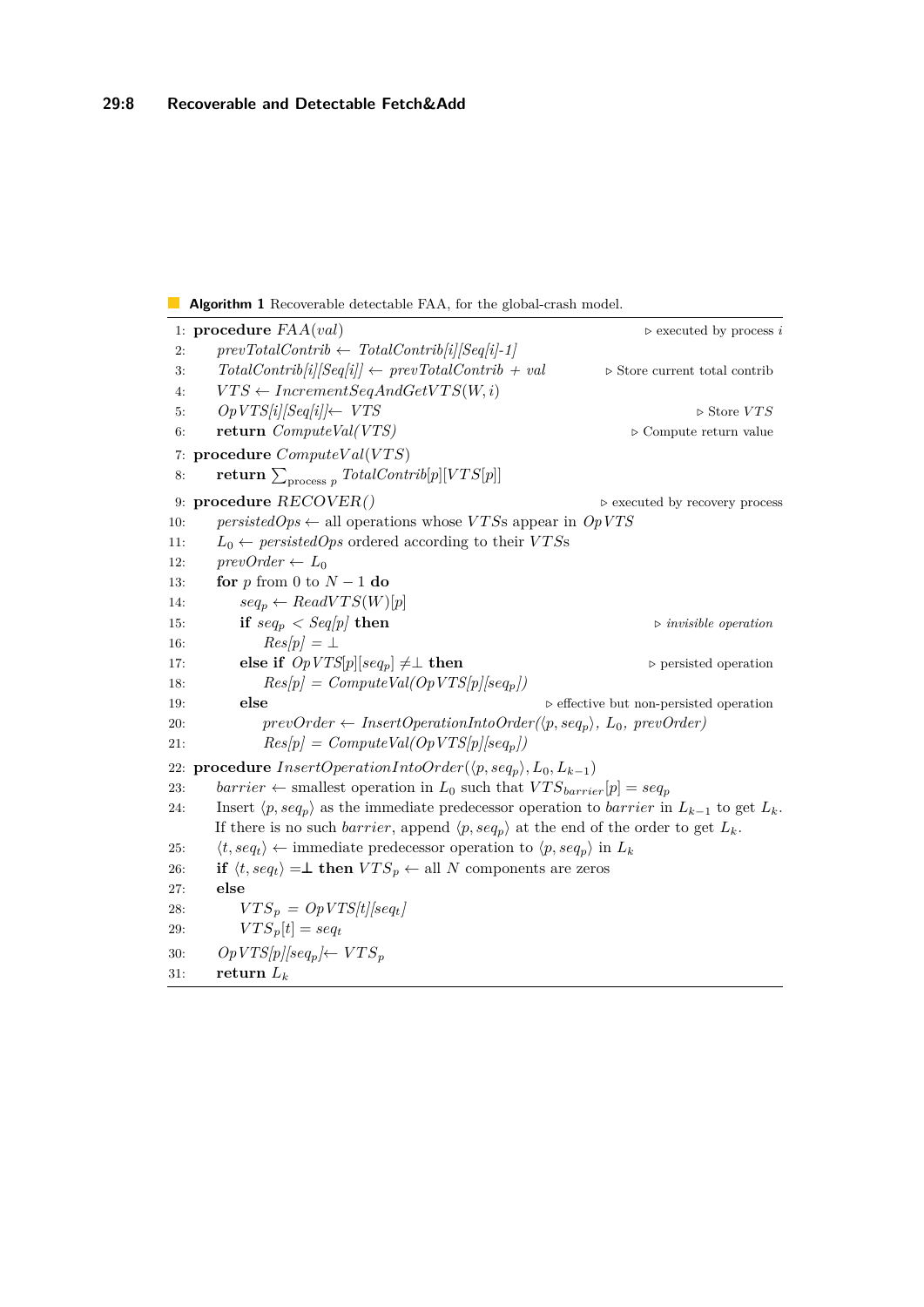<span id="page-8-0"></span>

**Figure 3** Linearization construction.  $L_0$  orders  $op_2, op_3, op_6$ ;  $L_1$  is obtained by adding  $op_1$ ;  $L_2$  is obtained by adding  $op_5$ ;  $L_3$  is obtained by adding  $op_4$ .

Then, *RECOVER* applies *ComputeVal* to *OpVTS*[*p*][*seqp*], in order to compute the return value. Notice that there are at most *N* effective non-persisted operations, at most one for each process. The function recovers the processes from 0 to  $N-1$ . By Line [24,](#page-7-0) effective non-persisted operations with the same barrier are ordered in an ascending order of their processes' ids. Moreover, after the function finds the place for such operation, it builds its corresponding *V T S* based on the *V T S* of its immediate predecessor. This implies that the *V T S* of the immediate predecessor operation is already written when we use it.

In Lines [16, 18](#page-7-0) and [21,](#page-7-0) the function saves the return values of each process in the *Res* array so when the processes resume, they can read their correct return values. If  $Res[i] == \perp$ then the process should re-execute the FAA operation, i.e., proceed from Line [2.](#page-7-0) Otherwise, *Res*[*i*] holds the correct return value for process *i*.

▶ **Example 3.** Consider the execution of Figure [1,](#page-4-0) ending with a crash. Assume all pending operations are effective and non-persisted. Figure [3](#page-8-0) illustrates the order of the operations build by the *RECOVER* procedure, as follows.  $L_0$  orders the persisted operations  $\{op_2, op_3, op_6\}$ (empty circles). The effective non-persisted operations  $op_1$ ,  $op_5$ ,  $op_4$  which are represented by squares, executed by processes  $p_0$ ,  $p_2$ ,  $p_3$ , respectively, are considered in the order of their processes' identifiers. The barrier of  $op_1$  is  $op_2$ , so  $op_1$  (filled square) is placed as  $op_2$ 's immediate predecessor to obtain  $L_1$ . Next, the barrier of  $op_5$  is  $op_6$ , so  $op_5$  (squares pattern) is placed as  $op_6$ 's immediate predecessor to obtain  $L_2$ . Finally,  $op_6$  is also the barrier of  $op_4$ , so  $op_4$  (stripes pattern) is placed as  $op_6$ 's new immediate predecessor with  $op_5$  as its immediate predecessor to obtain *L*3. Note that operations with the same barrier could be linearized arbitrarily, and we chose to follow an ascending order of process' ids.

By Figure [1,](#page-4-0) the return values of  $op_2$ ,  $op_3$ ,  $op_6$  are 1, 3, 15, respectively.  $op_1$ 's return value is 0, as it is the first operation applied to the *fetch&add* object. *op*5's return value is 6, which is the sum of the return value of its predecessor  $op_3$  and  $op_3$ 's contribution, that is, the sum of the contributions of all  $op_5$ 's preceding operations.  $op_4$ 's return value is 11, which is the sum of the return value of its predecessor  $op_5$  and  $op_5$ 's contribution.

## <span id="page-8-1"></span>**3.3 Correctness Proof**

Let  $\alpha$  be a crash-free execution of Algorithm [1.](#page-7-0) Each effective operation has an associated *V T S*. We order *V T S*s by coordinate-wise comparison as defined in Definition [1.](#page-5-2)

▶ **Lemma 4.** *The VTSs of two effective operations are comparable; furthermore, this order respects the order in which the corresponding operations executed the atomic fetch&add in Line [4,](#page-7-0) and hence, their real-time order.*

**Proof.** The lemma follows from the atomicity of the *fetch&add* performed in Line [4](#page-7-0) and from the fact that each process executing Line [4](#page-7-0) increments its sequence number stored in *W* by 1. Thus, every time Line [4](#page-7-0) is executed, exactly one sequence number in *W* is changed and increased. That is, every time Line [4](#page-7-0) is executed, the returned *VTS* is larger than its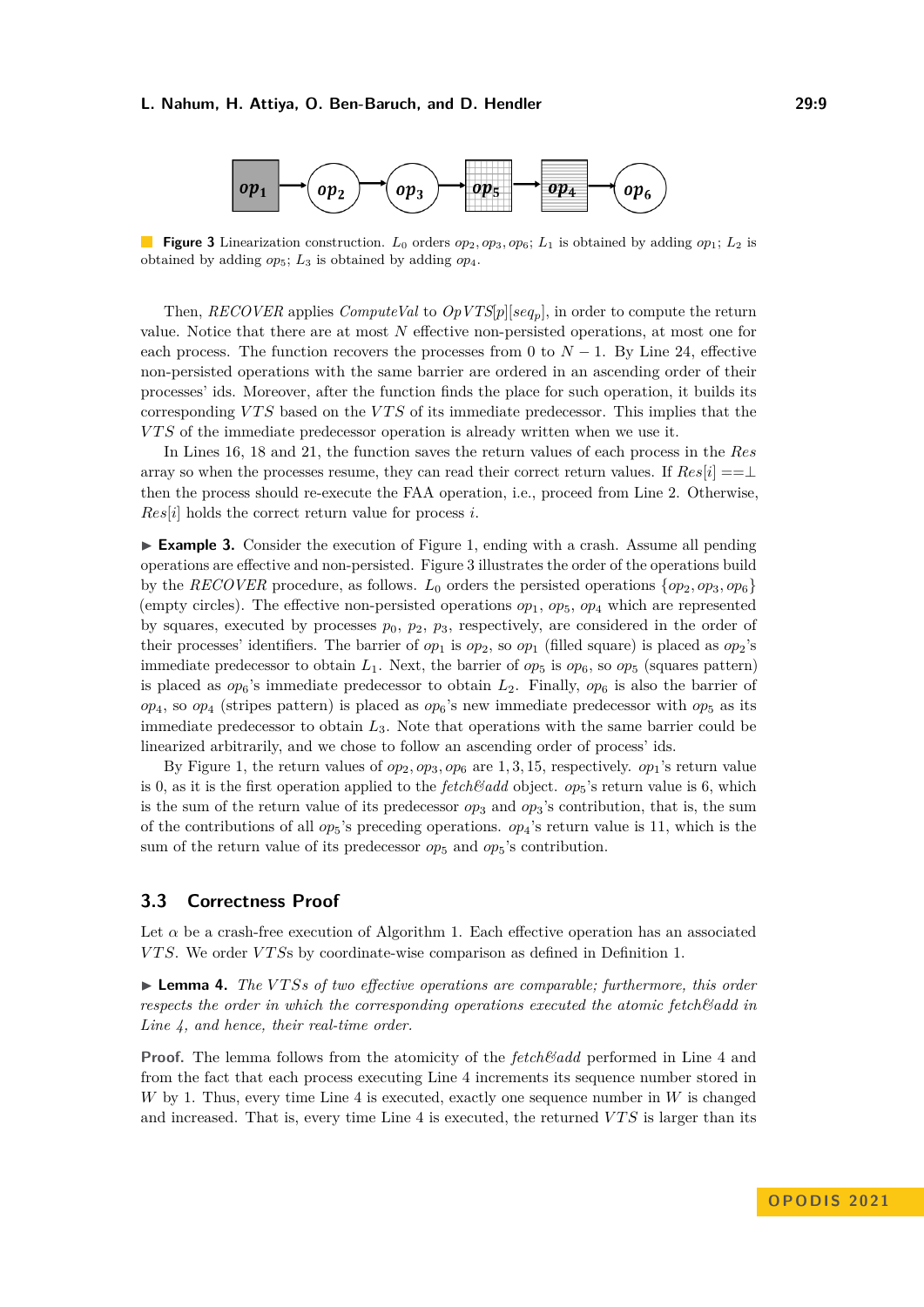## **29:10 Recoverable and Detectable Fetch&Add**

immediate predecessor in exactly one component. Thus, comparing two *V T S*s, at least one component is larger than the other and all other components are larger or equal. Therefore they are *comparable*. Furthermore, the *V T S* of an operation *op*<sup>2</sup> that executes Line [4](#page-7-0) after another operation  $op_1$  is larger than the *VTS* of  $op_1$  by the  $\prec$  order. Consequently,  $\prec$ respects the execution's real-time order.

We linearize the effective operations in  $\alpha$  according to their *VTSs*. Call this order *L*. Since all persisted operations are effective, they are linearized. Non-effective operations, i.e., invisible operations, are omitted and not linearized.

## ▶ **Lemma 5.** *The return values in L respect the sequential specification of Fetch&Add, i.e., they are the sum of the arguments of all preceding operations.*

**Proof.** Let *op*' be an effective operation and let  $VTS_{op}$  be its associated *VTS*. The proof is by induction on the position of  $op'$  in  $L$ . The base case is that  $op'$  is the smallest operation in the order, i.e, is the first FAA operation that executed Line [4](#page-7-0) on *W*. Therefore, all components in  $VTS_{op'}$ , returned in Line [4,](#page-7-0) are zeros. For each *i*, *TotalContrib*[*i*][0] = 0 by the initialization of *TotalContrib*. Therefore, *ComputeVal* returns 0, which respects the sequential semantics of  $Fetch\&Add$  because initially, the value of the implemented object is 0.

Assume the lemma holds for all operations smaller than *op*′ in *L*. Assume operation *op* is the immediate predecessor operation to  $op'$  in  $L$ . Thus, by induction this implies that  $res_{op} = ComputeVal(VTS_{op})$  respects the sequential semantics of *Fetch&Add*. The previous value of the implemented object, before operation *op* is performed, is *resop*. Assume *op* is executed by process *i*, therefore by executing Line [4,](#page-7-0) *i*'s sequence number is incremented by 1. Therefore,  $VTS_{op'}[i]$  is larger than  $VTS_{op}[i]$  by 1 and equals to the sequence number of *op*, *seq<sub>i</sub>*. All other components are equal. For each process *p*, let *contrib<sub>p</sub>* and *contrib*<sup>'</sup><sub>p</sub><sup>'</sup> be the total contributions of *p*, as functions  $ComputeVal(VTS_{op})$  and  $ComputeVal(VTS_{op})$ considered in their calculation, respectively. For each  $p \neq i$ ,  $contrib<sub>p</sub> = contrib<sub>p</sub>'$ . For *i*,  $TotalContrib[i][seq_i] = TotalContrib[i][seq_i - 1] + val_{op}$ , therefore,  $contrib'_i = contrib_i + val_{op}$ . Therefore,  $ComputeVal(VTS_{op'})$  equals  $res_{op}$  plus the new value was added by *op*.

This respects the sequential semantics of *Fetch&Add* because the value of the implemented object before *op*′ is applied to it is its value immediately before *op* is applied to it plus the value added by *op*.

Let  $\alpha'$  be an execution that ends with a global crash. The VTS of any persisted operation appears in  $OpVTS$ . Let  $L_0$  be the sequence of all persisted operations, ordered according to their VTSs.

Next consider the last *FAA* operation of each process. If it is invisible, we assign the return value ⊥. If it is persisted, we assign the return value computed by *ComputeVal* on its associated VTS. Finally, for an effective operation that is non-persisted, we find a place among the persisted operations and extend *L*0. Since each process has at most one effective non-persisted operation, we can consider them by the order of their ids. Finding a place for the *k*-th effective non-persisted operation yields  $L_k$  which extends  $L_{k-1}$ .

Given  $L_{k-1}$ , let  $op = \langle i, seq_i \rangle$  be the *k*-th effective non-persisted operation. The *barrier* of *op* is the smallest operation in  $L_0$  that follows *op*, i.e.,  $VTS_{barrier}[i] = seq_i$ . *op* is inserted right before its barrier in  $L_{k-1}$ , to get  $L_k$ . If there is no such operation, *op* is appended at the end of  $L_{k-1}$  to get  $L_k$ . Let  $L$  be the final linearization, after all effective non-persisted operations were inserted. A simple induction on *k* proves the next claim:

<span id="page-9-0"></span> $\triangleright$  Claim 6. Let *op* be the effective non-persisted operation that is inserted in  $L_k$ . Its immediate predecessor in  $L_k$  stays the same in  $L$ .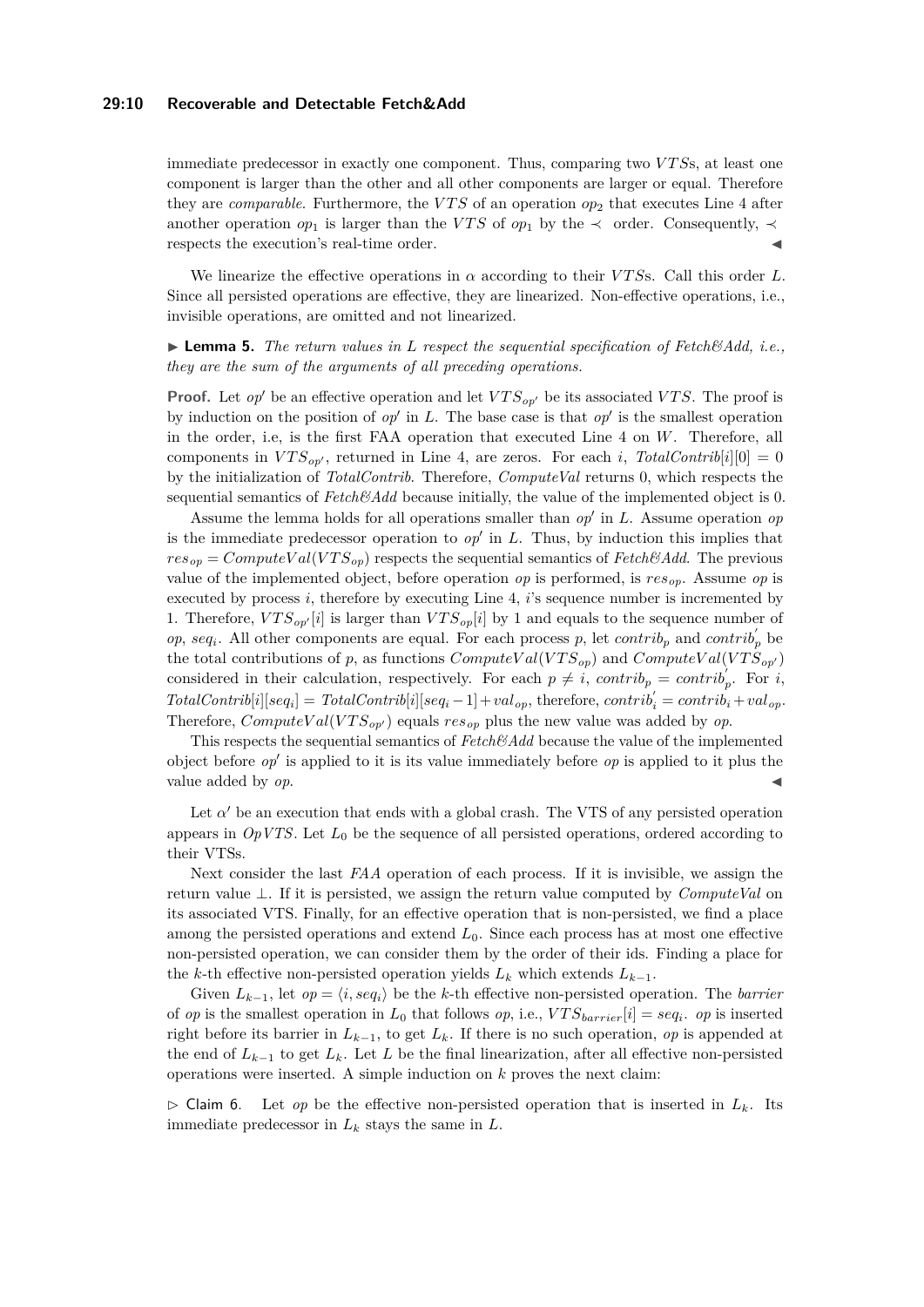We compute the return values of effective non-persisted operation, based on the return value of the operation linearized immediately before them and its associated VTS, as follows: assume *op*′ is an effective non-persisted operation and let *op* be its immediate predecessor executed by process *i*. The return value of *op'* is  $ComputeVal(VTS_{op'})$  while  $VTS_{op'}$  equals *VTS*<sub>op</sub> except for the *i*-th component in which  $VTS_{op'}[i] = seq_i$ , the sequence of *op*.

<span id="page-10-0"></span>▷ Claim 7. Let *op* be a persisted operation ordered in *L*0. The operations preceding *op* in L are consistent with its stored  $VTS_{op}$ . That is, an operation of some process p precedes op in *L* if and only if its sequence number is smaller than or equal to  $VTS_{op}[p]$ .

▶ **Lemma 8.** *The return values in L satisfy the sequential specification of Fetch&Add.*

**Proof.** The proof is by induction on the position of every effective operation *op'* in *L*; note that non-effective operations are not linearized in *L*.

Consider the operations in  $L$ ; the base case is that  $op'$  is the first operation in  $L$ . If *op*′ is persisted, the *V T S* associated with *op*′ was stored in *OpVTS* before the crash. By Claim [7,](#page-10-0) for each persisted  $op'$ , the operations preceding  $op'$  in  $L$  are consistent with its stored  $VTS_{op'}$ . That is, the return value of *op'*, which is  $ComputeVal(VTS_{op'})$  is the sum of the arguments of all preceding operations in *L*.

Otherwise, *op*′ is non-persisted without preceding operations. By Line [26,](#page-7-0) all components in  $VTS_{op'}$  are zeros. For every *i*, *TotalContrib*[*i*][0] = 0 by the initialization and *ComputeVal* returns 0, respecting the sequential specification of *Fetch&Add*.

Assume the lemma holds for all operations that appear in *L* before *op*′ . If *op*′ is persisted, then the lemma holds as in the base case. Otherwise, let operation *op* executed by process *t* be the operation immediately preceding *op*′ in *L*. By Claim [6,](#page-9-0) it is the same immediate predecessor that was used to build  $VTS_{or'}$ . By the assumption,  $res_{on}$ *ComputeVal*( $VTS_{op}$ ) satisfies the lemma. The previous value of *W* before *op* was  $res_{op}$ . By the construction in Lines [28-29,](#page-7-0)  $VTS_{op}$  and  $VTS_{op'}$  differ in the *t*-th component.  $VTS_{op}[t]$  $VTS_{op'}[t] = seq_t$ , the sequence number of *op*. Thus, *ComputeVal*( $VTS_{op'}$ ) takes for each process  $k \neq t$ , the same total contribution as  $ComputeVal(VTS_{op})$  and for *t*, takes the total contribution of operation  $\langle t, seq_t \rangle$ . The latter is equal to the total contribution of operation ⟨*t, seq<sup>t</sup>* −1⟩ plus *valop*. That is, *ComputeV al*(*V T Sop*′ ) equals *resop* plus the argument added by *op*. This respects the sequential specification because the value of *W* before *op*′ should be the value before *op* plus the value added by *op*.

▶ **Theorem 9.** *Algorithm [1](#page-7-0) implements a recoverable detectable FAA in the global-crash model using only read, write and fetch&add primitive operations, and satisfies NRL.*

**Complexity.** In a crash-free execution, an *FAA* operation executes one *fetch&add* operation, a constant number of writes and *O*(*N*) reads from shared memory during the *ComputeVal* function. The algorithm can be modified to store the total contribution values in *W*, using a similar encoding scheme. This would allow to read all contributions using a single shared memory access, yielding an FAA implementation with *O*(1) crash-free complexity.

## **4 FAA Implementation in the Individual-Crash Model**

In the individual-crash model, each process can crash individually without affecting executions of other processes, and then it also recovers individually. Thus, a process may crash and recover without the other processes being aware of this.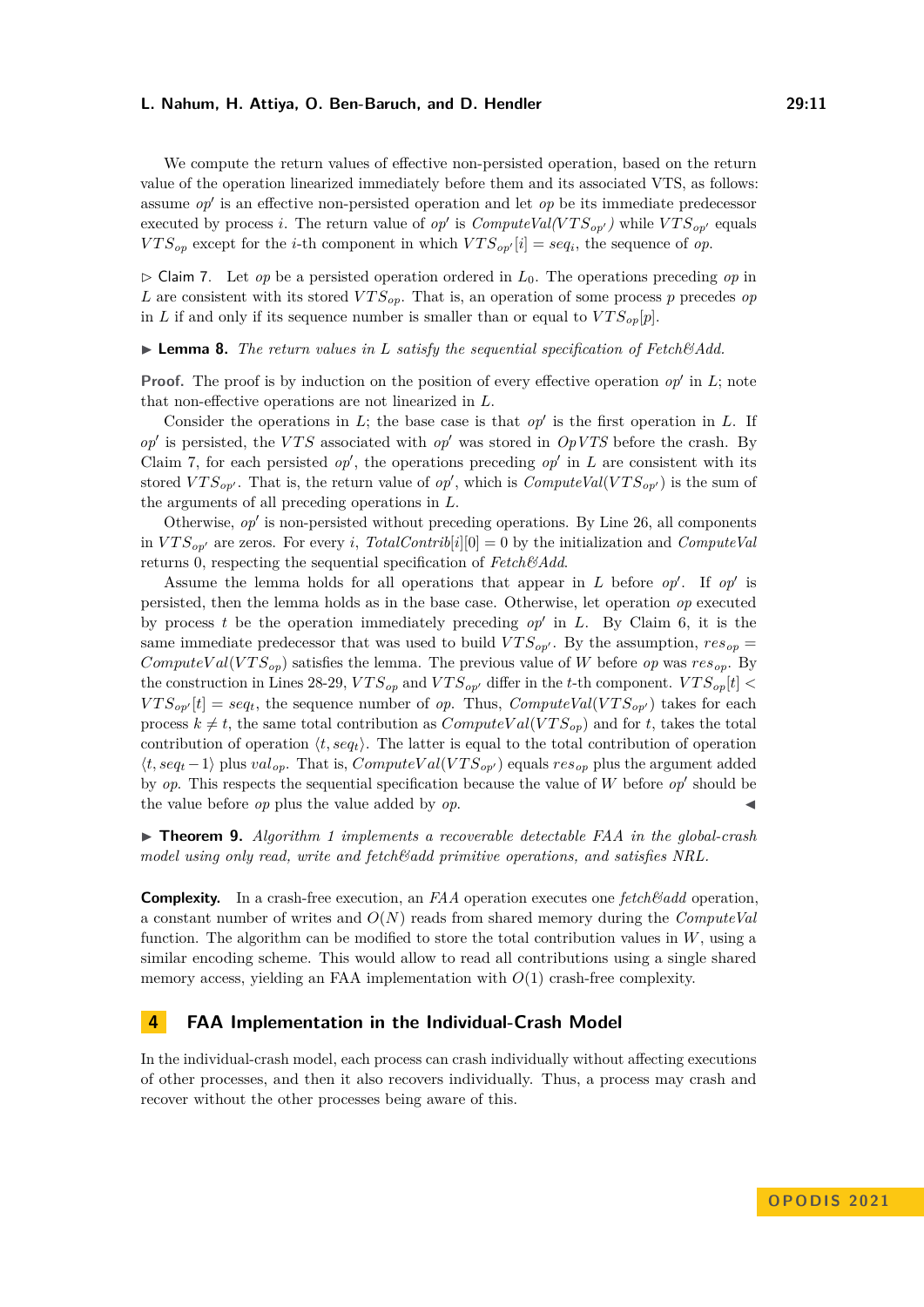## **29:12 Recoverable and Detectable Fetch&Add**

In addition to the data structures of Algorithm [1,](#page-7-0) we use the following data structures:  $isIn Recovery[N]$  holds in the *i*-th entry the sequence number of the last operation during whose execution process *i* crashed; all entries are initially 0. We also use *mutex*, an RME lock implemented using only read and write primitives [\[18\]](#page-15-7). RME ensures that if process *i* crashes while holding *mutex*, no other process can acquire the lock until *i* tries to acquire it again; in this case *i* will succeed, i.e., *mutex* will still be held by *i*.

The pseudo code appears in Algorithm [2.](#page-11-0) FAA(*val*) is identical to the one for global crashes (Algorithm [1\)](#page-7-0) and is omitted. Process *i* manipulates *W* and the other data structures using the same functions as in Section [3.1.](#page-4-1)

|     | 32: procedure $FAA.$ RECOVER $\left( val\right)$                             | $\triangleright$ executed by process i      |
|-----|------------------------------------------------------------------------------|---------------------------------------------|
| 33: | $seq_i \leftarrow ReadVTS(W)[i]$                                             |                                             |
| 34: | if $seq_i < Seq/i$ then                                                      | $\triangleright$ invisible operation        |
| 35: | re-execute $FAA(val)$                                                        |                                             |
| 36: | else                                                                         | $\triangleright$ <i>effective</i> operation |
| 37: | $isIn Recovery[i] \leftarrow seq_i$                                          |                                             |
| 38: | a wait(mutes. lock())                                                        | $\triangleright$ lock robust to failures    |
| 39: | if $OpVTS[i][seq_i] \neq \perp$ then                                         | $\triangleright$ persisted operation        |
| 40: | mutex. release()                                                             |                                             |
| 41: | <b>return</b> $ComputeVal(OpVTS[i][seq_i])$                                  | $\triangleright$ from Algorithm 1           |
| 42: | $recoveryW \leftarrow ReadVTS(W)$                                            |                                             |
| 43: | for k from 0 to N-1 do await( $OpVTS[k]/recovers[W[k]] \neq \perp$ or        |                                             |
|     | $isIn Recovery/k$ = $recoveryW/k$ )                                          |                                             |
| 44: | $Ops \leftarrow$ all operations until sequence numbers in <i>recovery</i> W. |                                             |
| 45: | persisted Ops $\leftarrow$ all operations in Ops, whose VTSs appear in OpVTS |                                             |
| 46: | $L_0 \leftarrow$ order <i>persistedOps</i> according to their VTSs           |                                             |
| 47: | $InsertOperationIntoOrder(\langle i, seq_i \rangle, L_0, L_0)$               | $\triangleright$ from Algorithm 1           |
| 48: | mutex. release()                                                             |                                             |
| 49: | <b>return</b> $ComputeVal(OpVTS[i][seq_i])$                                  | $\triangleright$ from Algorithm 1           |

<span id="page-11-0"></span>

|  |  | <b>Algorithm 2</b> Recoverable Detectable FAA, for the individual-crash model. |  |  |  |  |  |  |
|--|--|--------------------------------------------------------------------------------|--|--|--|--|--|--|
|--|--|--------------------------------------------------------------------------------|--|--|--|--|--|--|

FAA.RECOVER(*val*) is executed by each crashed process independently and includes acquiring a lock. Thus, the algorithm must consider repeated crashes during FAA.RECOVER of the same process such that a process that acquires the lock, crashes and then invokes FAA.RECOVER again (possibly several times), will eventually release the lock at the end of its recovery. Lines [33-35](#page-11-0) have the same logic as Lines [14-16](#page-7-0) in *RECOVER()* (Algorithm [1\)](#page-7-0). In Line [33,](#page-11-0) the function reads the sequence number of the last operation of process *i*, *seq<sup>i</sup>* , from *W* using *ReadVTS(W)[i]*. In Line [34,](#page-11-0) the function checks if *seq<sup>i</sup>* is smaller than *Seq*[*i*]. If it is, process *i* did not execute the critical *fetch&add* inside *IncrementSeqAndGetVTS* before crashing, implying  $op_i = \langle i, seq_i \rangle$  is invisible and should be re-executed. Otherwise,  $op_i$  is effective and can be persisted or non-persisted. In Line [37,](#page-11-0) the function declares that  $\langle i, seq_i \rangle$  is in recovery by writing the sequence number of the current operation,  $seq_i$ , in *isInRecovery*[*i*]. Then, the process repeatedly attempts to acquire the *mutex* lock in Line [38](#page-11-0) until it succeeds (if it ever does).

Once process *i* acquires *mutex* it proceeds to recover its operation  $op_i$ . First, it checks if *op<sup>i</sup>* is already persisted (Line [39\)](#page-11-0). This may occur in two scenarios: either *op<sup>i</sup>* is a *pure* persisted operation, that is, *i* crashed only after updating its *V T S* in *OpVTS*; or, *op<sup>i</sup>* was an effective non-persisted operation but *i* has already recovered and persisted its VTS in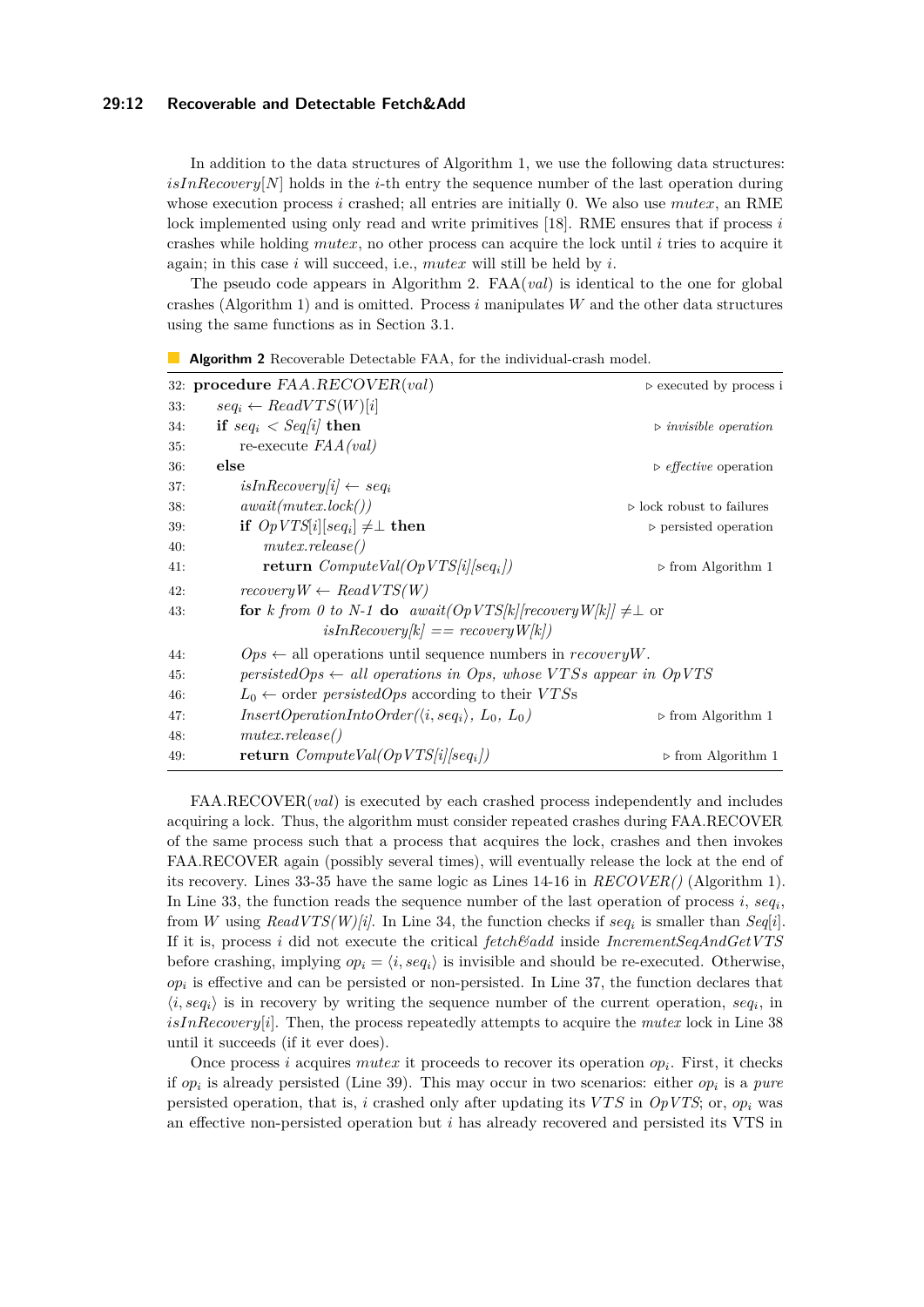*OpVTS*, but it crashed before returning, possibly while holding the lock. In both cases, process *i* releases the lock and returns a response based on its VTS. Otherwise, the VTS of *op<sup>i</sup>* is not persisted in *OpVTS*. The function reads *W* using *ReadVTS* and stores the returned VTS in a local variable *recoveryW*[*N*] consisting of *N* sequence numbers (Line [42\)](#page-11-0). *recoveryW* represents a value of *W* in a specific point in time. Process *i* treats *recoveryW* similarly to how  $W$  is treated by the recovery code for the global-crash model and will order  $op_i$  according to it. In Line [43,](#page-11-0) process *i* waits until each process  $k$  persists the operation with the sequence stored in  $recoveryW[k]$  or is in its recovery code on that operation. We note that processes that did not invoke an FAA operation before the await condition, with  $Seq[p] == 0$ , are skipped.

After the loop of Line [43](#page-11-0) terminates, all operations in *recoveryW* are either persisted or effective and non-persisted but in recovery. In Line [44,](#page-11-0) the function stores in the set *Ops*, for each process, all its operations whose sequence number is smaller or equal to that stored for the process in  $recovery$ . We then proceed in a way similar to the global-crash algorithm. Process *i* collects into *persistedOps* all persisted operations in *Ops*, i.e., whose *V T S*s appear in *OpVTS* (Line [45\)](#page-11-0), and creates the order *L*<sup>0</sup> on *persistedOps* based on their *V T S*s (Line [46\)](#page-11-0). Then, process *i* linearizes *op<sup>i</sup>* using *InsertOperationIntoOrder* while the *prevOrder* parameter is also *L*<sup>0</sup> because unlike the global-crash model, here, we insert a single operation,  $op_i$ . Note that each time a process acquires the lock and recovers its effective non-persisted operation, *op*, it persists it in *OpVTS*, such that the next process will consider *op* as a persisted operation and will order it as part of  $L_0$ . Therefore, effective non-persisted operations that have the same *barrier* are ordered by the real-time order of processes capturing the lock. Finally, *i* orders *op<sup>i</sup>* , releases *mutex* (Line [48\)](#page-11-0), and applies *ComputeVal* to the corresponding *VTS* of *op<sup>i</sup>* to compute its response.

The correctness proof of this algorithm appears in Appendix [A.1.](#page-15-12)

## **5 Impossibility of Wait-Free Recovery in the Individual-Crash Model**

<span id="page-12-0"></span>▶ **Theorem 10.** *There is no detectable self-implementation of FAA in the individual-crash model, such that both the FAA operation and the FAA.RECOVER function are lock-free.*

**Proof.** We prove the theorem using valency arguments [\[2,](#page-14-9) [12\]](#page-14-16). Assume, by way of contradiction, that there is such an implementation with lock-free *FAA* and *FAA.RECOVER*. In all executions we consider, the initial value of the *FAA* object is 0 and both processes, *p* and *q*, invoke *FAA* with argument 1. Hence, one process must return 0 and the other must return 1.

Given a configuration *C* and a process  $r \in \{p, q\}$ , we say that *C* is *r*-valent if there is a crash-free execution starting from *C* in which the return value of *FAA* or *FAA.RECOVER* by *r* is 0. *C* is *bivalent* if it is both *p*-valent and *q*-valent. *C* is *p-univalent* if it is *p*-valent and not *q*-valent, and symmetrically for *q-univalent*. We say that *C* is *univalent* if it is either *p*-univalent or *q*-univalent.

The initial configuration,  $C_0$ , is bivalent because a solo execution of each process returns 0. Following a standard valency argument and since we assume that the *FAA* operation is lock-free, there is an execution starting from  $C_0$  that leads to a bivalent configuration  $C_1$ , in which both *p* and *q* are about to take a *critical* step, i.e, a step that leads to a univalent configuration, one of which is *p*-univalent while the other is *q*-univalent. A standard argument can be used to show the following claim (see Appendix [A.2\)](#page-16-0):

<span id="page-12-1"></span> $\triangleright$  Claim 11. The critical steps of p and q apply *fetch*&dd to the same base object.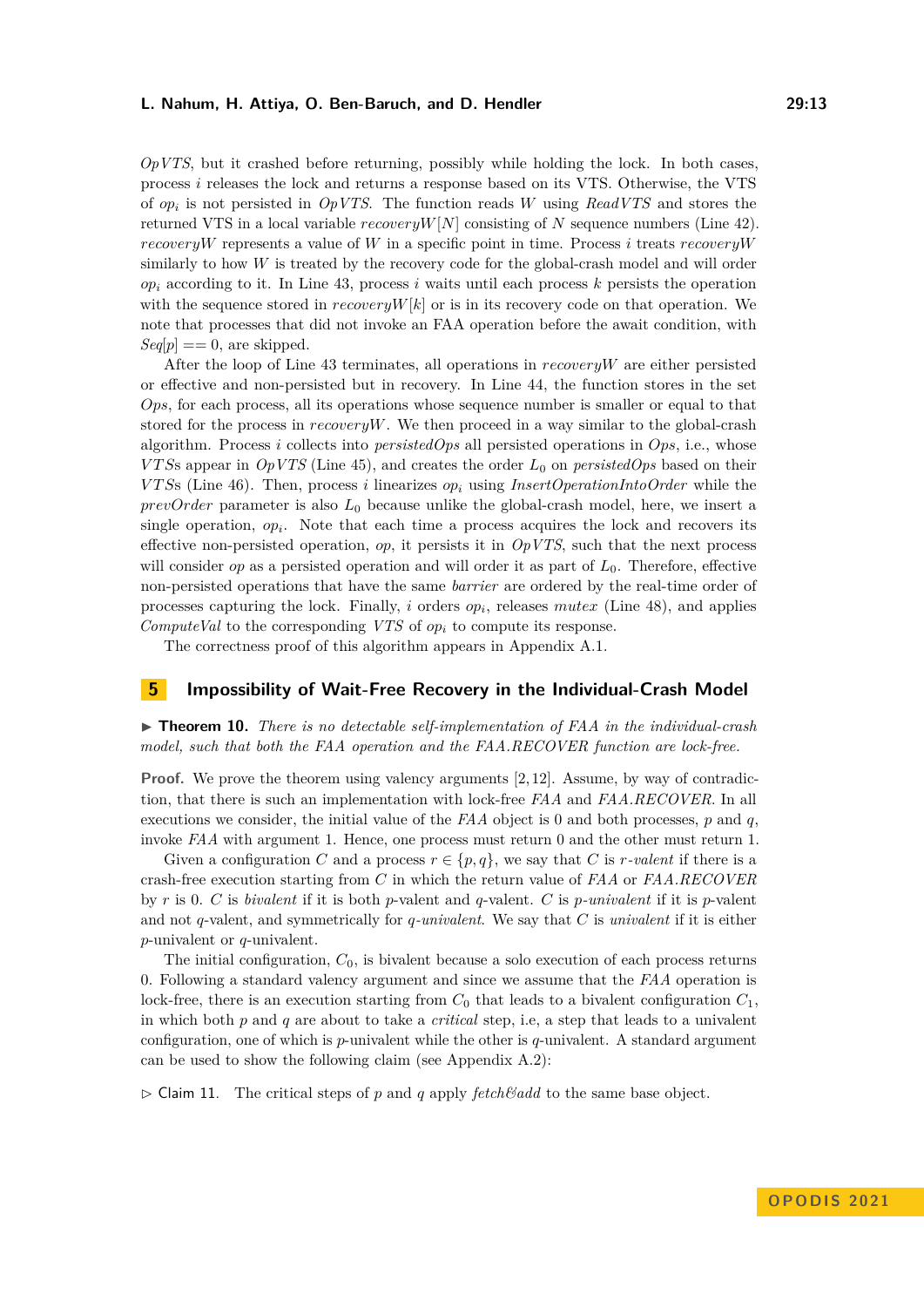<span id="page-13-0"></span>

**Figure 4** Illustration of one case in the proof of Theorem [10.](#page-12-0)

Assume, without loss of generality, that configuration  $C_1 \circ p$  is *p*-univalent while  $C_1 \circ q$  is *q*-univalent. Consider the execution from  $C_1$  in which  $p$  takes a step followed by a step of  $q$ and then *p* crashes:  $C_2 = C_1 \circ p \circ q \circ CRASH_p$ .

Consider also the execution from  $C_1$  in which  $q$  takes a step followed by a step of  $p$  and then  $p$  crashes:  $C_3 = C_1 \circ q \circ p \circ CRASH_p$ .

A solo execution of  $FAA \cdot RECOVER$  by  $p$  from both configurations  $C_2$  and  $C_3$  must complete, since it is lock-free. Furthermore, these two configurations are indistinguishable to *p*, because *p*'s response from the primitive *fetch&add* is lost, while the value of the *fetch&add* base object is the same in both configurations. Therefore, an execution of *FAA.RECOVER* by *p* from both  $C_2$  and  $C_3$  returns the same value – *v*.

Assume *v* is 0, and thus  $C_3$  is *p*-valent. The configuration  $C_1 \circ q \circ p$  is *q*-univalent, while  $C_3 = C_1 \circ q \circ p \circ CRASH_p$  is *p*-valent. However, these configurations are indistinguishable to  $q$  because it is unaware of  $p$ 's crash, therefore a solo execution of  $q$  from  $C_3$  must return 0, that is,  $C_3$  is *q*-valent. This proves that  $C_3$  is bivalent (see Figure [4\)](#page-13-0). The case  $v = 1$  is symmetric, since if *p* returns 1 this proves the configuration is *q*-valent, as a solo execution of  $q$  after  $p$  completes must return 0; a similar argument proves that  $C_2$  is bivalent.

In this manner, we can keep extending the execution to obtain a crash-free execution of *q* in which it performs an infinite number of steps without completing a single *FAA* operation, contradicting the assumption that the algorithm is lock-free.

## **6 Discussion**

We present two self-implementations of a recoverable detectable *FAA* operation, one for the global-crash model and the other for the individual-crash model. Both algorithms are wait-free in crash-free executions. Recovery in both algorithms is blocking. In the global-crash model, this is the result of a design choice to delegate recovery to a single process. For the individual-crash model, we prove that a lock-free self-implementation of a detectable *FAA* does not exist.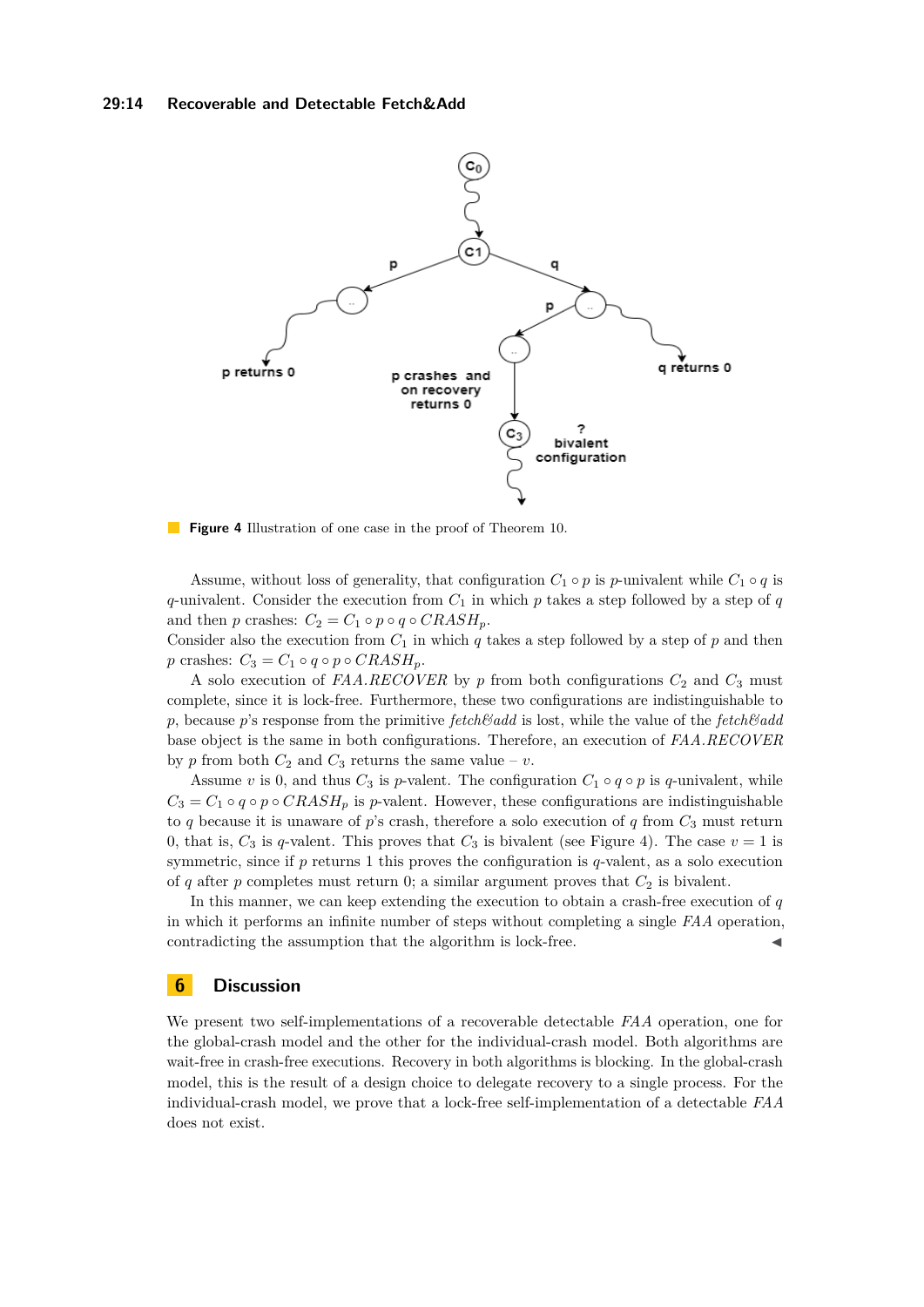The proof of Theorem [10](#page-12-0) constructs an execution in which one process, repeatedly crashing during its recovery, blocks another process that does not crash, from making progress. This leaves open the question of making progress once no process crashes. We note that Algorithm [2](#page-11-0) may have an execution, where process *i* acquires the lock during its recovery and then crashes; this means that another process *j* that crashes and tries to recover, cannot complete its recovery, even when no further crashes occur. Finding an algorithm that makes progress when processes stop crashing, or proving such an algorithm does not exist, is an interesting question.

Our algorithms apply *fetch&add* primitives to a shared unbounded base object storing a vector timestamp with *N* entries. It would be interesting to see if the amount of memory storage can be bounded. This might be challenging, since the vector timestamp is used to precisely track which operations affected each persisted *FAA*, and detect where they should be linearized and with which return value. Another interesting open question is whether there exists a self-implementation of a recoverable *FAA* object for the global-crash model such that both the *FAA* operation and the recovery code are wait-free.

#### **References**

- <span id="page-14-12"></span>**1** M. K. Aguilera and S. Frølund. Strict linearizability and the power of aborting. HPL-2003-241.
- <span id="page-14-9"></span>**2** Hagit Attiya, Ohad Ben-Baruch, and Danny Hendler. Nesting-safe recoverable linearizability: Modular constructions for non-volatile memory. In *PODC*, pages 7–16, 2018.
- <span id="page-14-15"></span>**3** Ohad Ben-Baruch, Danny Hendler, and Matan Rusanovsky. Upper and lower bounds on the space complexity of detectable objects. In *PODC*, 2020.
- <span id="page-14-6"></span>**4** Naama Ben-David, Guy E. Blelloch, Michal Friedman, and Yuanhao Wei. Delay-free concurrency on faulty persistent memory. In *SPAA*, pages 253–264, 2019.
- <span id="page-14-3"></span>**5** Ryan Berryhill, Wojciech Golab, and Mahesh Tripunitara. Robust shared objects for nonvolatile main memory. In *OPODIS*, pages 20:1–20:17, 2016.
- <span id="page-14-1"></span>**6** Dhruva R. Chakrabarti, Hans-Juergen Boehm, and Kumud Bhandari. Atlas: leveraging locks for non-volatile memory consistency. In *OOPSLA*, pages 433–452, 2014.
- <span id="page-14-14"></span>**7** D. Y. C. Chan and P. Woelfel. Recoverable mutual exclusion with constant amortized RMR complexity from standard primitives. In *PODC*, 2020.
- <span id="page-14-4"></span>**8** Nachshon Cohen, Rachid Guerraoui, and Igor Zablotchi. The inherent cost of remembering consistently. In *SPAA*, pages 259–269, 2018.
- <span id="page-14-2"></span>**9** Andreia Correia, Pascal Felber, and Pedro Ramalhete. Romulus: Efficient algorithms for persistent transactional memory. In *SPAA*, pages 271–282, 2018.
- <span id="page-14-5"></span>**10** Andreia Correia, Pascal Felber, and Pedro Ramalhete. Persistent memory and the rise of universal constructions. In *EuroSys*, pages 5:1–5:15, 2020.
- <span id="page-14-7"></span>**11** Tudor David, Aleksandar Dragojevic, Rachid Guerraoui, and Igor Zablotchi. Log-free concurrent data structures. In *USENIX*, pages 373–386, 2018.
- <span id="page-14-16"></span>**12** Michael J. Fischer, Nancy A. Lynch, and Michael Paterson. Impossibility of distributed consensus with one faulty process. *J. ACM*, 32(2):374–382, 1985.
- <span id="page-14-8"></span>**13** Michal Friedman, Naama Ben-David, Yuanhao Wei, Guy E. Blelloch, and Erez Petrank. NVTraverse: In NVRAM data structures, the destination is more important than the journey. In *PLDI*, pages 377–392, 2020.
- <span id="page-14-10"></span>**14** Michal Friedman, Maurice Herlihy, Virendra J. Marathe, and Erez Petrank. Brief announcement: A persistent lock-free queue for non-volatile memory. In *DISC*, pages 50:1–50:4, 2017.
- <span id="page-14-0"></span>**15** Michal Friedman, Maurice Herlihy, Virendra J. Marathe, and Erez Petrank. A persistent lock-free queue for non-volatile memory. In *PPoPP*, pages 28–40, 2018.
- <span id="page-14-11"></span>**16** Wojciech Golab. The recoverable consensus hierarchy. In *SPAA*, pages 281–291, 2020.
- <span id="page-14-13"></span>**17** Wojciech Golab and Danny Hendler. Recoverable mutual exclusion in sub-logarithmic time. In *PODC*, pages 211–220, 2017.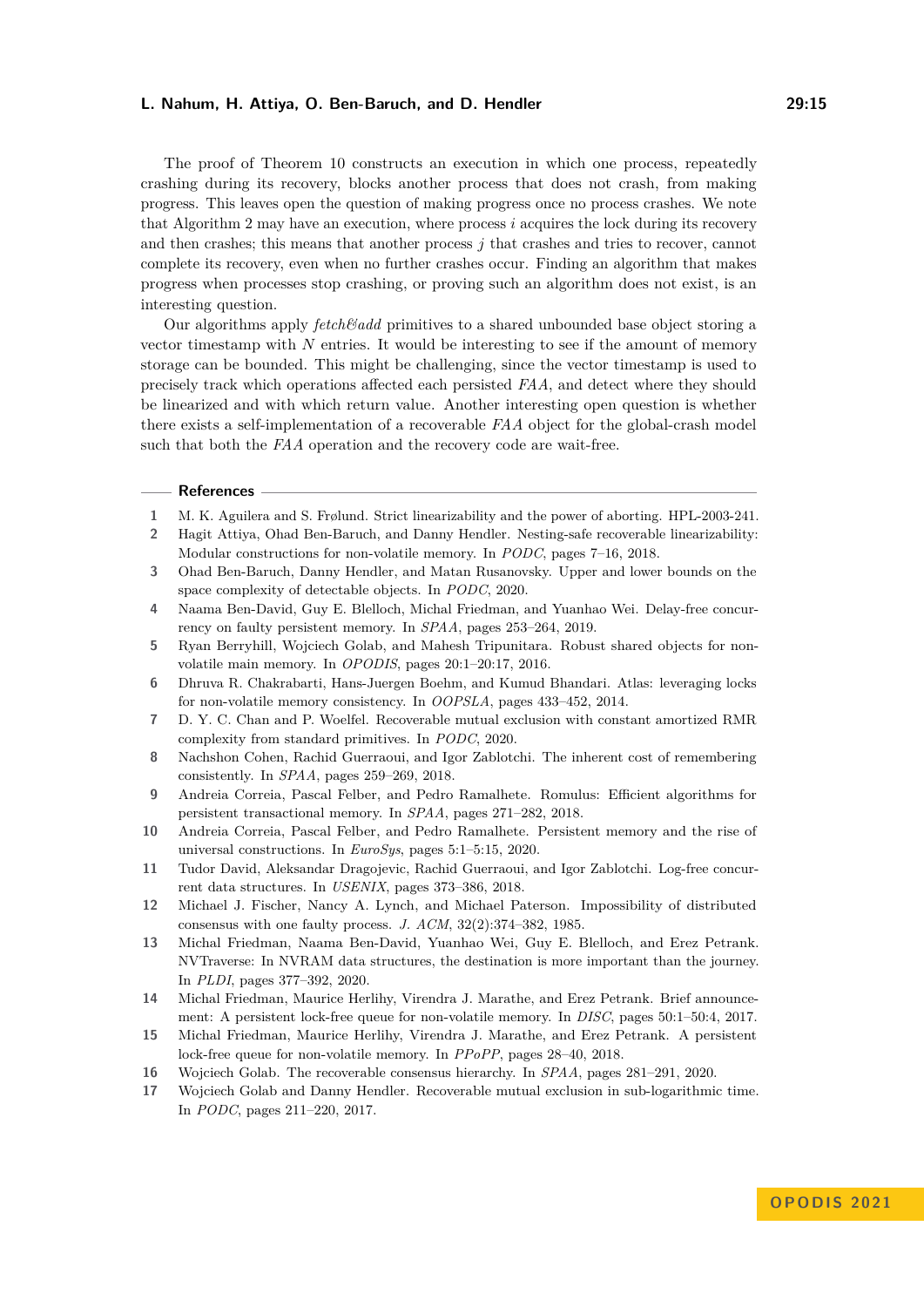## **29:16 Recoverable and Detectable Fetch&Add**

- <span id="page-15-7"></span>**18** Wojciech Golab and Aditya Ramaraju. Recoverable mutual exclusion. In *PODC*, pages 65–74, 2016.
- <span id="page-15-9"></span>**19** Wojciech M. Golab and Danny Hendler. Recoverable mutual exclusion under system-wide failures. In *PODC*, pages 17–26, 2018.
- <span id="page-15-6"></span>**20** R. Guerraoui and R. R. Levy. Robust emulations of shared memory in a crash recovery model. In *ICDCS*, pages 400–407, 2004.
- <span id="page-15-5"></span>**21** Maurice Herlihy. Wait free synchronization. *ACM Transactions on Programming Languages and Systems*, 11(1):124–149, 1991.
- <span id="page-15-11"></span>**22** Maurice P. Herlihy and Jennette M. Wing. Linearizability: A correctness condition for concurrent objects. *ACM Transactions on Programming Languages and Systems*, 12(3):463– 492, 1990.
- <span id="page-15-10"></span>**23** J. Izraelevitz, H. Mendes, and M. L. Scott. Linearizability of persistent memory objects under a full-system-crash failure model. In *DISC*, pages 313–327, 2016.
- <span id="page-15-3"></span>**24** Joseph Izraelevitz, Terence Kelly, and Aasheesh Kolli. Failure-atomic persistent memory updates via JUSTDO logging. In *ASPLOS*, pages 427–442, 2016.
- <span id="page-15-8"></span>**25** Prasad Jayanti, Siddhartha V. Jayanti, and Anup Joshi. Recoverable mutex algorithm with sub-logarithmic RMR on both CC and DSM. In *PODC*, pages 177–186, 2019.
- <span id="page-15-0"></span>**26** Faisal Nawab, Joseph Izraelevitz, Terence Kelly, Charles B. Morrey III, Dhruva R. Chakrabarti, and Michael L. Scott. Dalí: A periodically persistent hash map. In *DISC*, pages 37:1–37:16, 2017.
- <span id="page-15-4"></span>**27** Pedro Ramalhete, Andreia Correia, Pascal Felber, and Nachshon Cohen. Onefile: A wait-free persistent transactional memory. In *DSN*, pages 151–163, 2019.
- <span id="page-15-1"></span>**28** David Schwalb, Markus Dreseler, Matthias Uflacker, and Hasso Plattner. Nvc-hashmap: A persistent and concurrent hashmap for non-volatile memories. In *VLDB Workshop on In-Memory Data Mangement and Analytics*, pages 4:1–4:8, 2015.
- <span id="page-15-2"></span>**29** Yoav Zuriel, Michal Friedman, Gali Sheffi, Nachshon Cohen, and Erez Petrank. Efficient lock-free durable sets. In *OOPSLA*, pages 128:1–128:26, 2019.

# **A Additional Proofs**

## <span id="page-15-12"></span>**A.1 Sketch of Correctness Proof for Individual-Crash Model**

Correctness for crash-free executions is the same as in Section [3.3.](#page-8-1) We now consider an execution  $\alpha$  with individual crashes.

 $\triangleright$  **Observation 12.** Let  $\alpha$  be an execution where *i* crashes during operation op<sub>*i*</sub>. If op<sub>i</sub> is *effective non-persisted, its VTS is recovered and stored in OpVTS exactly once.*

▶ **Lemma 13.** *The return values of all operations executing Algorithm [2](#page-11-0) satisfy the sequential specification of Fetch&Add.*

**Proof.** Note that in the individual-crash model, we do not refer to a final linearization order *L*, as in the global-crash model because each process only recovers its own operation by inserting it to an  $L_0$  order of the persisted operations it currently read. Consider the  $L_0$ order by process *i*. We say that a return value of each persisted operation, *op*, satisfies the sequential specification of *Fetch&Add* although not all effective non-persisted operations that *op* follows necessarily appear in *L*0.

The proof relies on the following argument. Assume process *i* orders its effective nonpersisted operation  $op_i$  based on the  $L_0$  it computes, and let  $op_i$  be the immediate predecessor of  $op_i$  in the new order. Then, *i* sets  $VTS_{op_i}$  to be identical to  $VTS_{op_j}$  except for the *j*-th component where it is larger by 1. Therefore, the return value it computes is  $res_{op_i}$  =  $res_{op_j} + val_{op_j}$ . For any other non-persisted operation  $op_k$  one of the following holds. Either